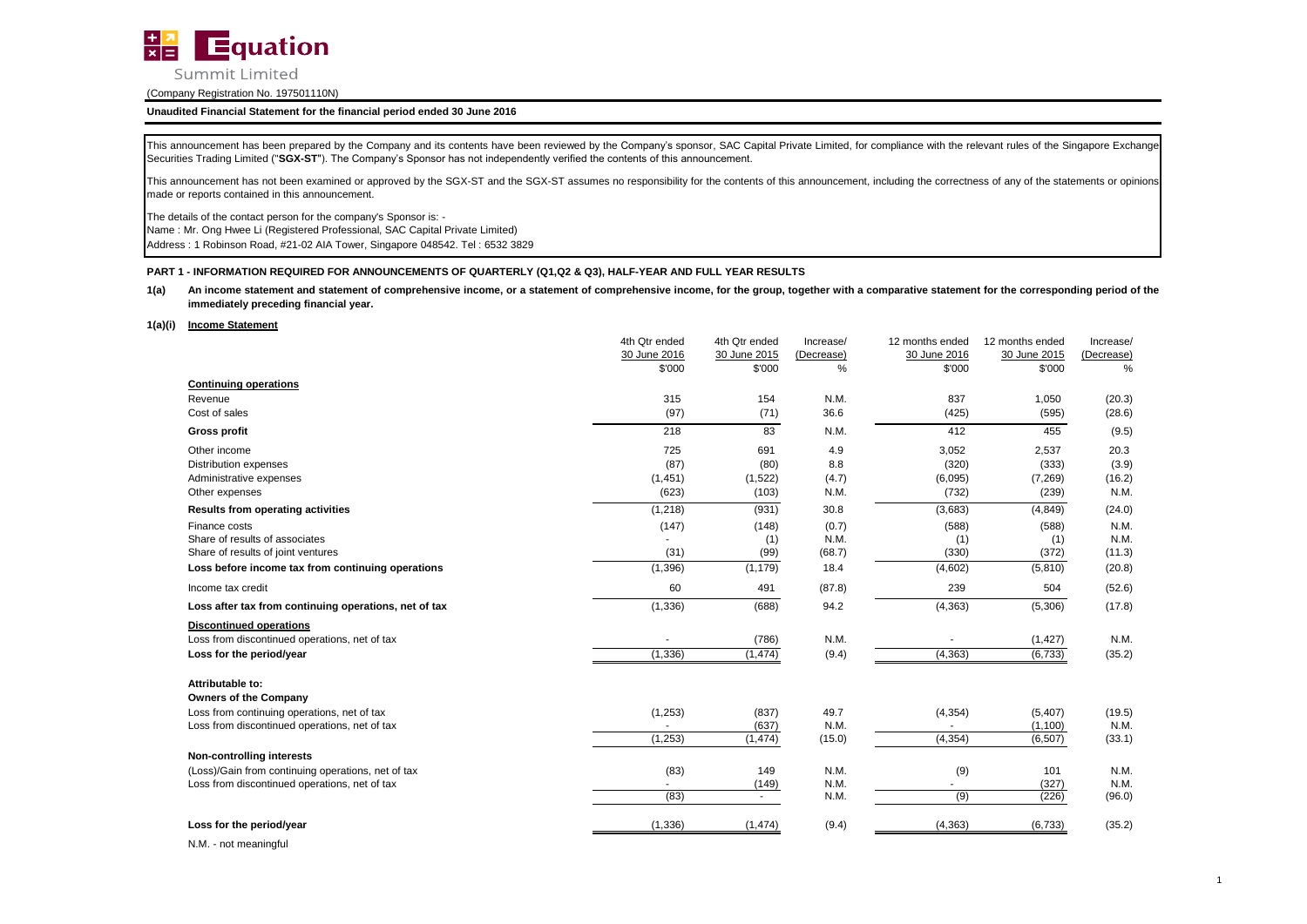

**Unaudited Financial Statement for the financial period ended 30 June 2016**

### **Statement of Comprehensive Income**

|                                                                                                                              | 4th Qtr ended<br>30 June 2016<br>\$'000 | 4th Qtr ended<br>30 June 2015<br>\$'000 | Increase/<br>(Decrease)<br>℅ | 12 months ended<br>30 June 2016<br>\$'000 | 12 months ended<br>30 June 2015<br>\$'000 | Increase/<br>(Decrease)<br>% |
|------------------------------------------------------------------------------------------------------------------------------|-----------------------------------------|-----------------------------------------|------------------------------|-------------------------------------------|-------------------------------------------|------------------------------|
| Loss for the period/year                                                                                                     | (1, 336)                                | (1, 474)                                | (9.4)                        | (4, 363)                                  | (6,733)                                   | (35.2)                       |
| Other comprehensive income:<br>Foreign currency translation differences from foreign subsidiaries                            | (15)                                    | (134)                                   | (88.8)                       | (79)                                      | 589                                       | N.M.                         |
| Realisation of foreign currency translation on liquidation of subsidiaries<br>Other comprehensive income for the period/year | (15)                                    | (197)<br>(331)                          | N.M.<br>(95.5)               | (79)                                      | (197)<br>392                              | N.M.<br>N.M.                 |
| Total comprehensive income for the period/year                                                                               | (1, 351)                                | (1,805)                                 | (25.2)                       | (4, 442)                                  | (6, 341)                                  | (29.9)                       |
| Attributable to:<br><b>Owners of the Company</b>                                                                             |                                         |                                         |                              |                                           |                                           |                              |
| Loss from continuing operations, net of tax                                                                                  | (1, 267)                                | (617)                                   | N.M.                         | (4, 410)                                  | (4,863)                                   | (9.3)                        |
| Loss from discontinued operations, net of tax                                                                                | (1, 267)                                | (1, 247)<br>(1,864)                     | N.M.<br>(32.0)               | (4, 410)                                  | (1, 394)<br>(6, 257)                      | N.M.<br>(29.5)               |
| Non-controlling interests                                                                                                    |                                         |                                         |                              |                                           |                                           |                              |
| (Loss)/Gain from continuing operations, net of tax                                                                           | (84)                                    | 194                                     | N.M.                         | (32)                                      | 146                                       | N.M.                         |
| Loss from discontinued operations, net of tax                                                                                |                                         | (135)                                   | N.M.                         |                                           | (230)                                     | N.M.                         |
|                                                                                                                              | (84)                                    | 59                                      | N.M.                         | (32)                                      | (84)                                      | (61.9)                       |
| Total comprehensive income for the period/year                                                                               | (1, 351)                                | (1,805)                                 | (25.2)                       | (4, 442)                                  | (6, 341)                                  | (29.9)                       |

N.M. - not meaningful

## **1(a)(ii) Loss for the period/year is stated after charging/(crediting) the following:**

|                                                                    | 4th Qtr ended | 4th Qtr ended | 12 months ended          | 12 months ended |  |
|--------------------------------------------------------------------|---------------|---------------|--------------------------|-----------------|--|
|                                                                    | 30 June 2016  | 30 June 2015  | 30 June 2016             | 30 June 2015    |  |
| (inclusive of both continuing and discontinued operations)         | \$'000        | \$'000        | \$'000                   | \$'000          |  |
| Interest expense                                                   | 147           | 180           | 588                      | 869             |  |
| Interest income                                                    | (38)          | (54)          | (132)                    | (153)           |  |
| Amortisation of intangible assets                                  | 351           | 351           | 1,404                    | 1,426           |  |
| Depreciation of property, plant and equipment                      | 21            | 34            | 83                       | 156             |  |
| Employee share-based payment expense                               |               | 54            |                          | 54              |  |
| Fair value gain on derivative instrument                           |               | (29)          |                          | (29)            |  |
| Gain on disposal of property, plant and equipment                  |               | (1)           |                          | (17)            |  |
| Gain on disposal of a joint venture                                |               |               |                          | (25)            |  |
| Gain on liquidation of subsidiaries                                |               | (1, 190)      |                          | (1, 190)        |  |
| Impairment loss on an associate                                    |               | 13            |                          | 13              |  |
| Impairment loss on trade receivables                               | 30            |               | 30                       |                 |  |
| Impairment loss on non-trade receivables                           | 71            |               | 71                       |                 |  |
| Provision for warranty expense                                     |               | 36            |                          | 293             |  |
| Provision for legal liabilities                                    | 522           |               | 522                      |                 |  |
| Reversal of long outstanding payables and overstated accruals      | (61)          |               | (699)                    |                 |  |
| Share of results of associates                                     |               |               |                          |                 |  |
| Share of results of joint ventures                                 | 31            | 99            | 330                      | 372             |  |
| Utilisation of prepayment for rights on use of plant and machinery |               | 29            | 78                       | 116             |  |
| Write-down on inventories                                          |               | 919           |                          | 919             |  |
| Write-off of property, plant and equipment                         |               | 55            | $\overline{\phantom{a}}$ | 55              |  |
| Write-off of club membership                                       |               | 35            |                          | 35              |  |
| Write-off of other current assets                                  |               | 296           |                          | 296             |  |
| Write-off of trade and other receivables                           |               | 36            |                          | 36              |  |
| Currency exchange (gain)/loss - net                                | (11)          | 87            | (71)                     | 774             |  |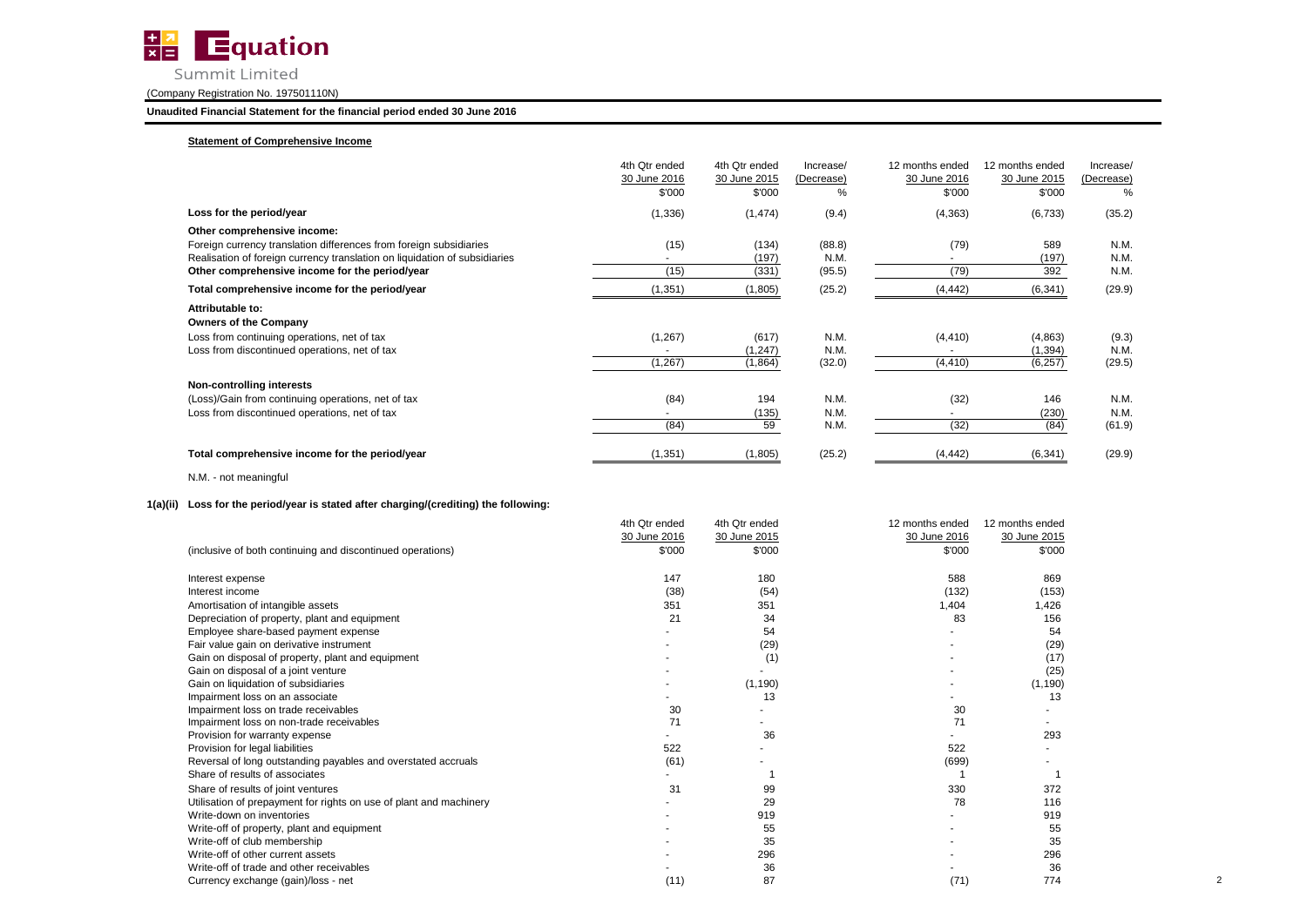

### **Unaudited Financial Statement for the financial period ended 30 June 2016**

### **Results of the discontinued operations are as follow:**

|                                                     | 4th Qtr ended<br>30 June 2016<br>\$'000 | 4th Qtr ended<br>30 June 2015<br>\$'000 | 12 months ended<br>12 months ended<br>30 June 2016<br>30 June 2015<br>\$'000<br>\$'000 |
|-----------------------------------------------------|-----------------------------------------|-----------------------------------------|----------------------------------------------------------------------------------------|
| Revenue                                             |                                         | 535                                     | 6,052                                                                                  |
| Cost of sales                                       |                                         | (628)                                   | (4, 480)<br>$\overline{\phantom{a}}$                                                   |
| Gross profit                                        |                                         | (93)                                    | 1,572                                                                                  |
| Other income                                        |                                         | 97                                      | 156<br>$\overline{\phantom{a}}$                                                        |
| Distribution expenses                               |                                         | (195)                                   | (1,953)<br>$\overline{\phantom{a}}$                                                    |
| Administrative expenses                             |                                         | (409)                                   | (467)<br>$\overline{\phantom{a}}$                                                      |
| Other expenses                                      |                                         | (1, 344)                                | (1,644)                                                                                |
| Gain on liquidation of subsidiaries                 |                                         | 1,190                                   | 1,190                                                                                  |
| Results from operating activities                   |                                         | (754)                                   | (1, 146)                                                                               |
| Finance costs                                       |                                         | (32)                                    | (281)                                                                                  |
| Loss before income tax from discontinued operations |                                         | (786)                                   | (1, 427)                                                                               |
| Income tax expense                                  |                                         |                                         |                                                                                        |
| Loss from discontinued operations, net of tax       |                                         | (786)                                   | (1, 427)<br>$\overline{\phantom{a}}$                                                   |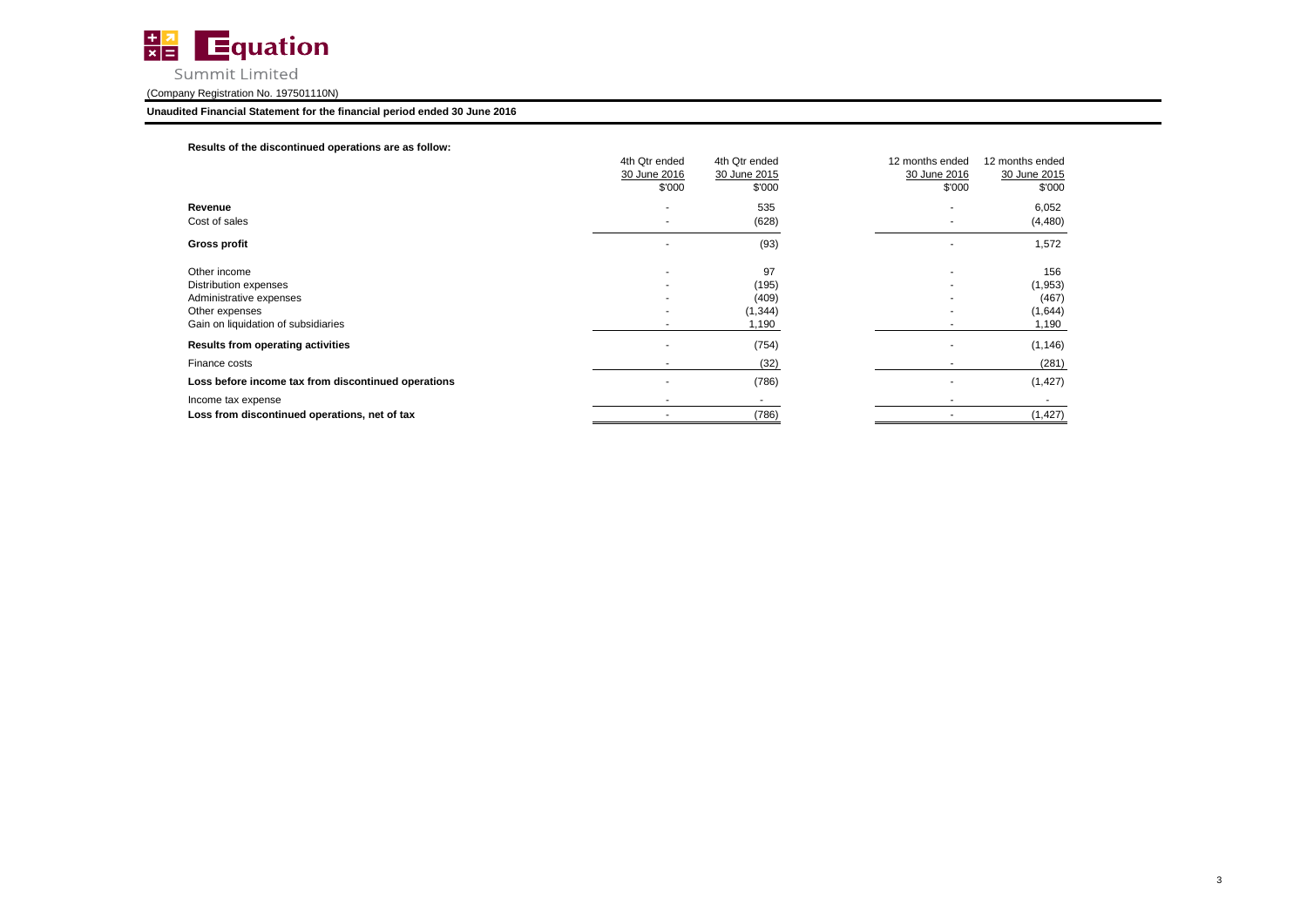

### **Unaudited Financial Statement for the financial period ended 30 June 2016**

**1(b)(i) A statement of financial position (for the issuer and group), together with a comparative statement as at the end of the immediately preceding financial year.**

|                                              | Group          |              | Company        |              |
|----------------------------------------------|----------------|--------------|----------------|--------------|
|                                              | 30 June 2016   | 30 June 2015 | 30 June 2016   | 30 June 2015 |
|                                              | \$'000         | \$'000       | \$'000         | \$'000       |
| <b>Non-current assets</b>                    |                |              |                |              |
| Financial assets, available-for-sale         | $\blacksquare$ | 2,222        | $\blacksquare$ | 2,222        |
| Property, plant and equipment                | 164            | 237          | 97             | 143          |
| Intangible assets                            | 13,343         | 14,747       |                |              |
| Subsidiaries                                 |                |              | 14,721         | 18,097       |
| Associates                                   | 27             | 26           |                |              |
| Joint ventures                               | 19             | 57           | 280            | 280          |
| Trade and other receivables                  | 960            | 633          | 1,102          | 222          |
| Other non-current assets                     | 11,059         | 11,346       | 755            | 13,109       |
|                                              | 25,572         | 29,268       | 16,955         | 34,073       |
| <b>Current assets</b>                        |                |              |                |              |
| Inventories                                  | 71             | 86           |                |              |
| Trade and other receivables                  | 5,965          | 6,154        | 100            | 136          |
| Other current assets                         | 1,567          | 1,452        | 480            | 310          |
| Cash and bank balances                       | 5,343          | 6,858        | 4,520          | 5,702        |
| Financial assets, available-for-sale         | 2,222          | ٠            | 2,222          | $\sim$       |
|                                              | 15,168         | 14,550       | 7,322          | 6,148        |
| <b>Total assets</b>                          | 40,740         | 43,818       | 24,277         | 40,221       |
|                                              |                |              |                |              |
| Equity attributable to owners of the Company |                |              |                |              |
| Share capital                                | 154,474        | 154,474      | 154,474        | 154,474      |
| Reserves                                     | 4,397          | 1,870        | 3,695          | 1,112        |
| <b>Accumulated losses</b>                    | (125, 987)     | (121, 654)   | (135, 302)     | (117, 206)   |
|                                              | 32,884         | 34,690       | 22,867         | 38,380       |
| <b>Non-controlling interests</b>             | (8, 187)       | (8, 155)     | $\blacksquare$ | $\sim$       |
| <b>Total equity</b>                          | 24,697         | 26,535       | 22,867         | 38,380       |
| <b>Non-current liabilities</b>               |                |              |                |              |
| Accruals                                     | 761            |              | 176            |              |
| <b>Financial liabilities</b>                 | 470            | 726          | 470            | 117          |
| Derivative instrument                        | 21             | 21           | ÷.             |              |
| Deferred tax liabilities                     | 2,267          | 2,506        | $\overline{a}$ |              |
|                                              | 3,519          | 3,253        | 646            | 117          |
| <b>Current liabilities</b>                   |                |              |                |              |
|                                              |                |              |                |              |
| Trade and other payables                     | 3,039          | 3,536        | 348            | 1,185        |
| Accruals                                     | 2,000          | 3,036        | 383            | 460          |
| <b>Financial liabilities</b>                 | 6,963          | 7,446        | 33             | 67           |
| Provision for other liabilities and charges  | 522            | 12           | $\blacksquare$ | 12           |
|                                              | 12,524         | 14,030       | 764            | 1,724        |
| <b>Total liabilities</b>                     | 16,043         | 17,283       | 1,410          | 1,841        |
| <b>Total equity and liabilities</b>          | 40.740         | 43,818       | 24,277         | 40,221       |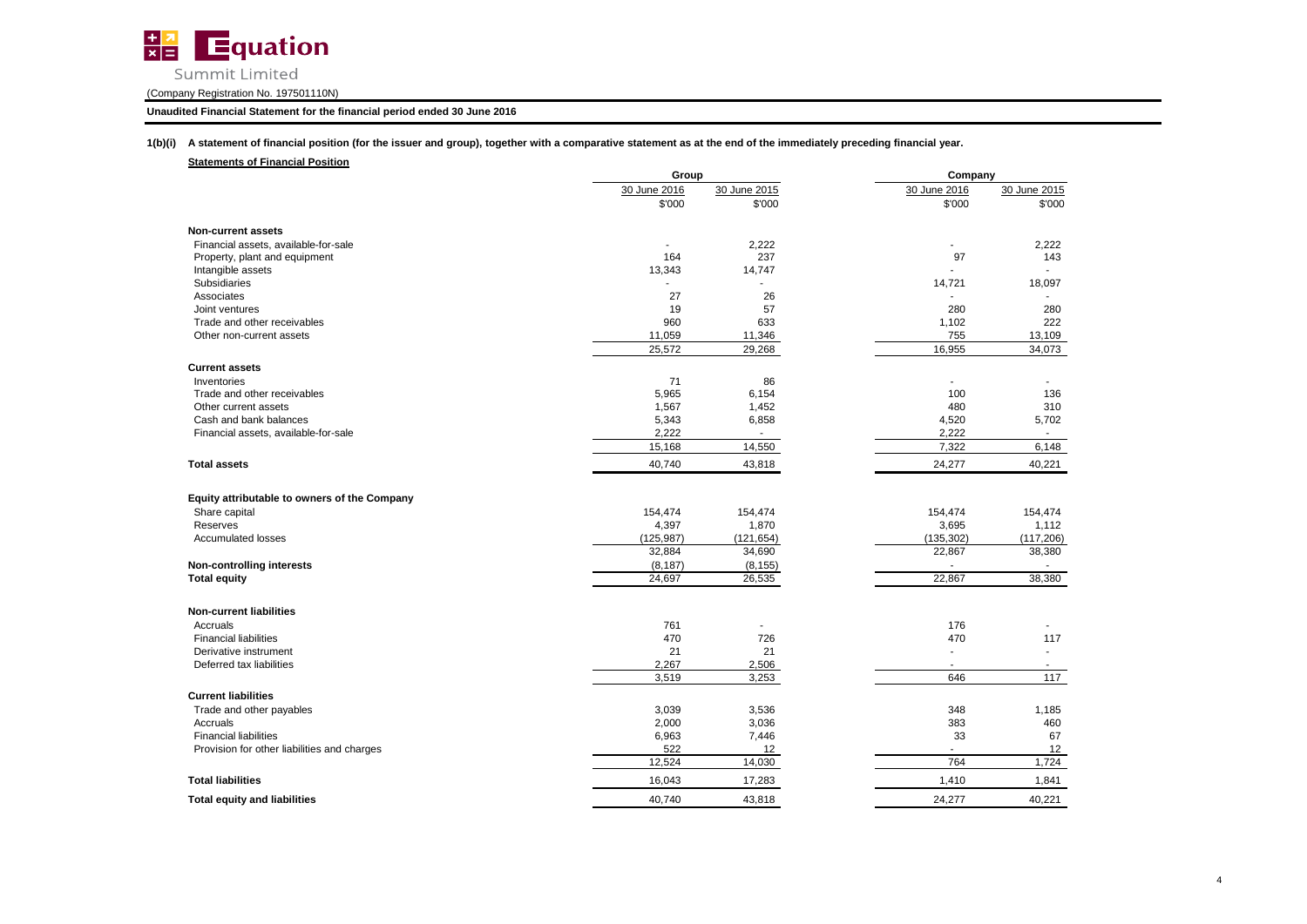

#### **Unaudited Financial Statement for the financial period ended 30 June 2016**

#### **1(b)(ii) Aggregate amount of group's borrowings and debt securities**

#### **Amount repayable in one year or less, or on demand**

| 30 June 2016 (\$'000) |           | 30 June 2015 (\$'000) |           |  |
|-----------------------|-----------|-----------------------|-----------|--|
| Secured               | Unsecured | Secured               | Unsecured |  |
| 6.963                 | ۰         | 6.990                 | 456       |  |

**Amount repayable after one year**

| 30 June 2016 (\$'000) |           |         | 30 June 2015 (\$'000) |
|-----------------------|-----------|---------|-----------------------|
| Secured               | Unsecured | Secured | Unsecured             |
| 85                    | 385       |         | 609                   |

#### **Details of collateral**

As at 30 June 2016, total borrowings included secured liabilities of \$7,048,000 (30 June 2015: \$7,107,000) for the Group. Secured loans amounting to \$115,000 (30 June 2015: \$299,000) are secured by security charges which provide for fixed charge on certain equipment to be supplied to a customer and deed of assignment on proceeds arising from certain project of a subsidiary. Personal quarantee is given by a minority shareholder of a subsidiary. In addition, corporate guarantee is given by the Company. Other finance lease liabilities of the Group amounting to \$117,000 (30 June 2015: \$184,000) are secured by the rights to leased motor vehicles.

On 2 April 2012, the Company entered into a convertible loan agreement with Disa Digital Safety Pte Ltd ("Disa") and Sculptor Investors pursuant to which, the Sculptor Investors agreed to grant to Disa an initial loan of an aggregate principal amount of \$7,000,000 ("1st Tranche"), and a further option for a loan of an aggregate principal amount of \$7,000,000 ("2nd Tranche"), both of which are convertible either into the Company's ordinary shares ("Shares"), or new ordinary shares in the capital of Disa in the event of a trade sale or an initial public offering of Disa at the discretion of the Sculptor Investors.

The Sculptor Investors may require Disa to repay the Sculptor Investor's contributions to the 1st Tranche and any outstanding interest at any time between 1 May 2015 and 30 April 2017. The 2nd Tranche had lapsed on the same date the 1st Tranche became due. In the event that any balance on the 1st Tranche is not converted into the Company's shares or Disa's shares within 5 years from the completion date of the 1st Tranche, all outstanding balance including any outstanding interest is to be repaid in cash to the Sculptor Investors. The convertible loan bears interest at 5% per annum and is secured by the Company's corporate guarantee.

The remaining unsecured, interest bearing loan of \$385,000 (30 June 2015: \$1,065,000) shall be repaid in 48 equal instalments commencing from 1 November 2013. On 30 June 2016, the lender, an unrelated third party agreed not to demand repayment of the unsecured loan amounting to \$385,000 during the next twelve months up till 30 June 2017.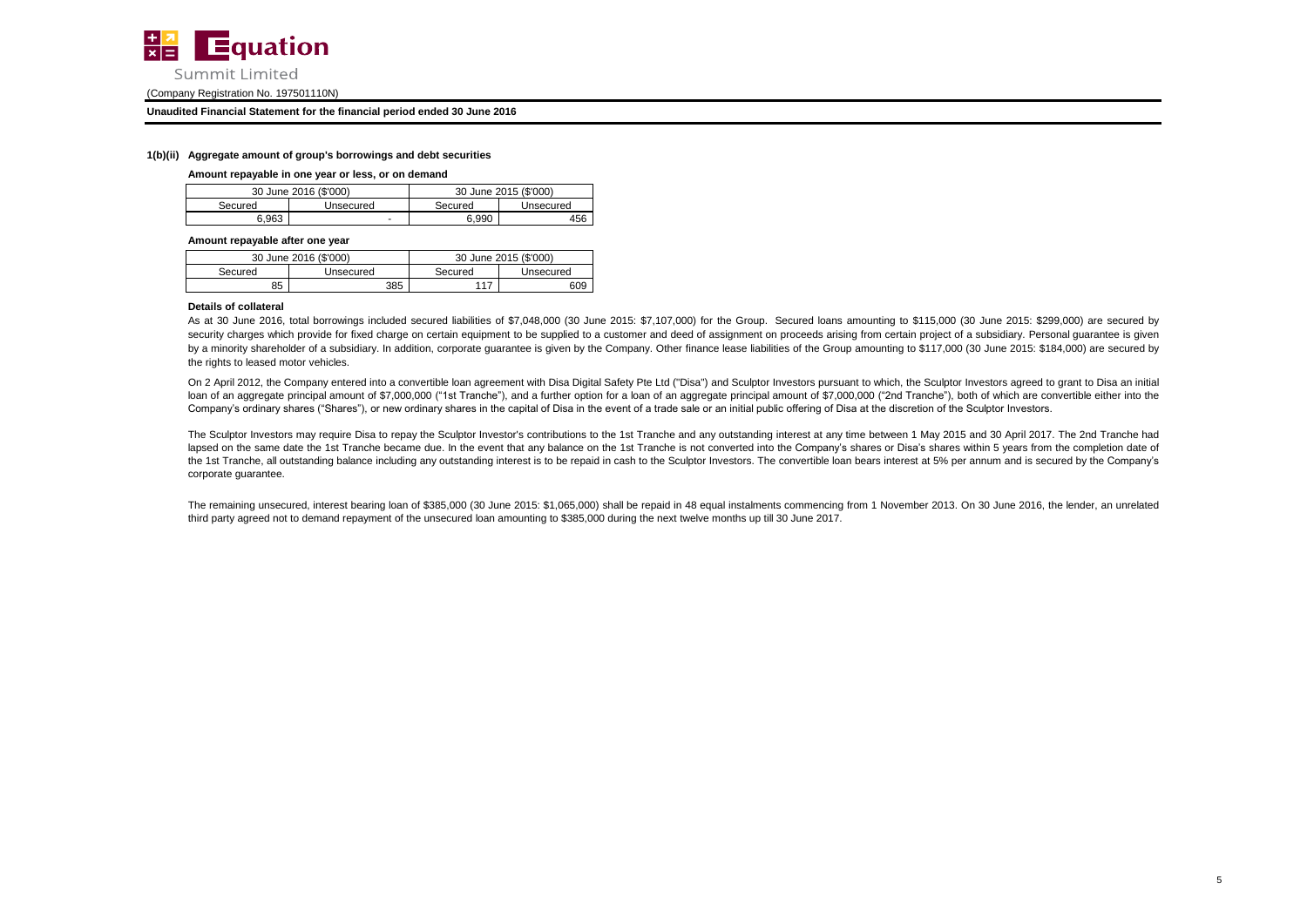

Summit Limited

(Company Registration No. 197501110N)

### **Unaudited Financial Statement for the financial period ended 30 June 2016**

**1(c) A statement of cash flows (for the group), together with a comparative statement for the corresponding period of the immediately preceding financial year.**

### **1(c)(i) Consolidated Statement of Cash Flows**

|                                                                         | 4th Qtr ended | 4th Qtr ended  | 12 months ended | 12 months ended |
|-------------------------------------------------------------------------|---------------|----------------|-----------------|-----------------|
|                                                                         | 30 June 2016  | 30 June 2015   | 30 June 2016    | 30 June 2015    |
|                                                                         | \$'000        | \$'000         | \$'000          | \$'000          |
| Cash flows from operating activities                                    |               |                |                 |                 |
| Loss before income tax from continuing operations for the period/year   | (1, 396)      | (1, 179)       | (4,602)         | (5,810)         |
| Loss before income tax from discontinued operations for the period/year |               | (786)          |                 | (1, 427)        |
|                                                                         | (1, 396)      | (1,965)        | (4,602)         | (7, 237)        |
| Adjustments for:                                                        |               |                |                 |                 |
| - Interest expense                                                      | 147           | 180            | 588             | 869             |
| - Interest income                                                       | (38)          | (54)           | (132)           | (153)           |
| - Amortisation of intangible assets                                     | 351           | 351            | 1,404           | 1,426           |
| - Depreciation of property, plant and equipment                         | 21            | 34             | 83              | 156             |
| - Employee share-based payment expense                                  |               | 54             |                 | 54              |
| - Fair value gain on derivative instrument                              |               | (29)           |                 | (29)            |
| - Gain on disposal of property plant and machinery                      |               | (1)            |                 | (17)            |
| - Gain on disposal of a joint venture                                   |               |                |                 | (25)            |
| - Gain on liquidation of subsidiaries                                   |               | (1, 190)       |                 | (1, 190)        |
| - Impairment loss on an associate                                       |               | 13             |                 | 13              |
| - Impairment loss on trade receivables                                  | 30            |                | 30              |                 |
| - Impairment loss on non-trade receivables                              | 71            |                | 71              |                 |
| - Provision for warranty expense                                        |               | 36             |                 | 293             |
| - Provision for legal liabilities                                       | 522           |                | 522             |                 |
| - Reversal of long outstanding payables and overstated accruals         | (61)          |                | (699)           |                 |
| - Share of results of associates                                        |               | $\overline{1}$ | $\overline{1}$  | -1              |
| - Share of results of joint ventures                                    | 31            | 99             | 330             | 372             |
| - Utilisation of prepayment for rights on use of plant and machinery    |               | 29             | 78              | 116             |
| - Write-down on inventories                                             |               | 919            |                 | 919             |
| - Write-off of property, plant and equipment                            |               | 55             |                 | 55              |
| - Write-off of club membership                                          |               | 35             |                 | 35              |
| - Write-off of other current assets                                     |               | 296            |                 | 296             |
| - Write-off of trade and other receivables                              |               | 36             |                 | 36              |
| - Exchange differences                                                  | (38)          | 326            | (116)           | 528             |
| Operating cash flows before working capital changes                     | (360)         | (775)          | (2, 442)        | (3, 482)        |
| Changes in working capital:                                             |               |                |                 |                 |
| - Inventories                                                           | 10            | 530            | 15              | (540)           |
| - Trade and other receivables                                           | 13            | 552            | (519)           | 973             |
| - Other current assets                                                  | 84            | 306            | 129             | 323             |
| - Trade and other payables                                              | 11            | (686)          | (311)           | 859             |
| - Provision for other liabilities and charges                           | $\mathbf{r}$  | (117)          | $\blacksquare$  | (389)           |
| Cash used in operations representing net cash used in                   |               |                |                 |                 |
| operating activities                                                    | (242)         | (190)          | (3, 128)        | (2, 256)        |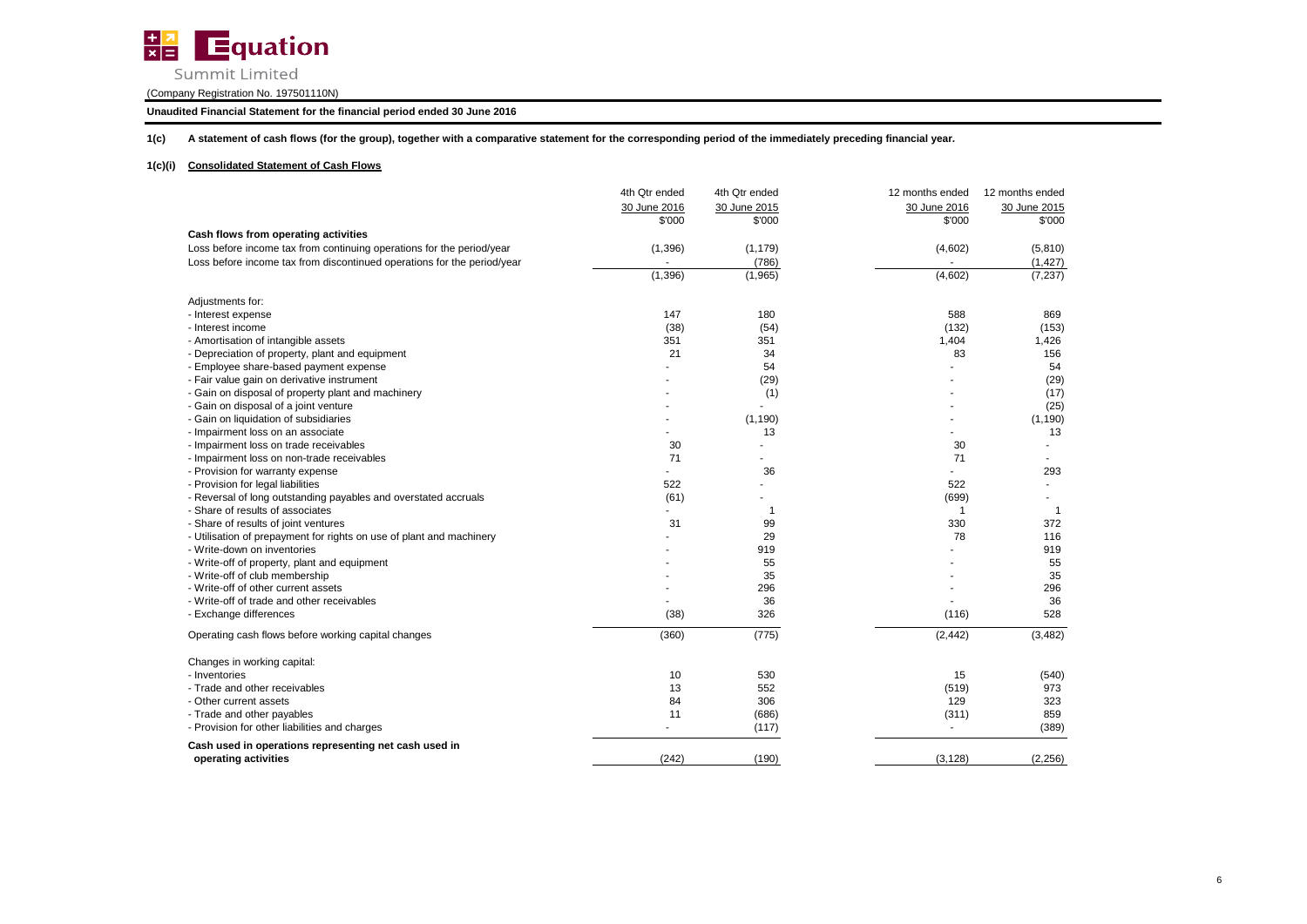

Summit Limited

(Company Registration No. 197501110N)

### **Unaudited Financial Statement for the financial period ended 30 June 2016**

## **1(c)(i) Consolidated Statement of Cash Flows (continue)**

|                                                                      | 4th Qtr ended | 4th Qtr ended | 12 months ended          | 12 months ended |
|----------------------------------------------------------------------|---------------|---------------|--------------------------|-----------------|
|                                                                      | 30 June 2016  | 30 June 2015  | 30 June 2016             | 30 June 2015    |
|                                                                      | \$'000        | \$'000        | \$'000                   | \$'000          |
| Cash flows from investing activities                                 |               |               |                          |                 |
| Interest received                                                    | 38            | 79            | 132                      | 153             |
| Purchase of property, plant and equipment                            | (3)           |               | (10)                     | (4)             |
| Investment in an associate company                                   |               | (27)          |                          | (27)            |
| Investment in joint ventures                                         |               |               |                          | (229)           |
| Proceeds from disposal of a joint venture                            |               |               |                          | 200             |
| Proceeds from disposal of property, plant and equipment              |               |               | $\overline{\phantom{a}}$ | 17              |
| Net cash outflow on liquidation of subidiaries (Note B)              |               | (526)         | ٠                        | (526)           |
| Net cash from/(used in) investing activities                         | 35            | (474)         | 122                      | (416)           |
| Cash flows from financing activities                                 |               |               |                          |                 |
| Interest paid                                                        | (180)         | (69)          | (206)                    | (353)           |
| Net proceeds from issuance of ordinary shares                        |               |               |                          | 1,400           |
| Net proceeds from issuance of warrants                               |               |               | 2,604                    | ۰               |
| Prepaid capital contributions received from undertaking shareholders |               | 878           |                          | 878             |
| Repayment of finance lease                                           | (17)          | (17)          | (67)                     | (72)            |
| Repayment of loan to a third party                                   | (114)         | (114)         | (680)                    | (457)           |
| Repayment of bank borrowings                                         | (47)          | (43)          | (183)                    | (168)           |
| Net cash (used in)/from financing activities                         | (358)         | 635           | 1,468                    | 1,228           |
| Net decrease in cash and cash equivalents                            | (565)         | (29)          | (1,538)                  | (1, 444)        |
| Cash and cash equivalents at beginning of the period/year            | 5,860         | 6,826         | 6,797                    | 8,204           |
| Net effects of exchange rate changes on cash and cash equivalents    | (13)          |               | 23                       | 37              |
| Cash and cash equivalents at end of the period/year (Note A)         | 5,282         | 6,797         | 5,282                    | 6,797           |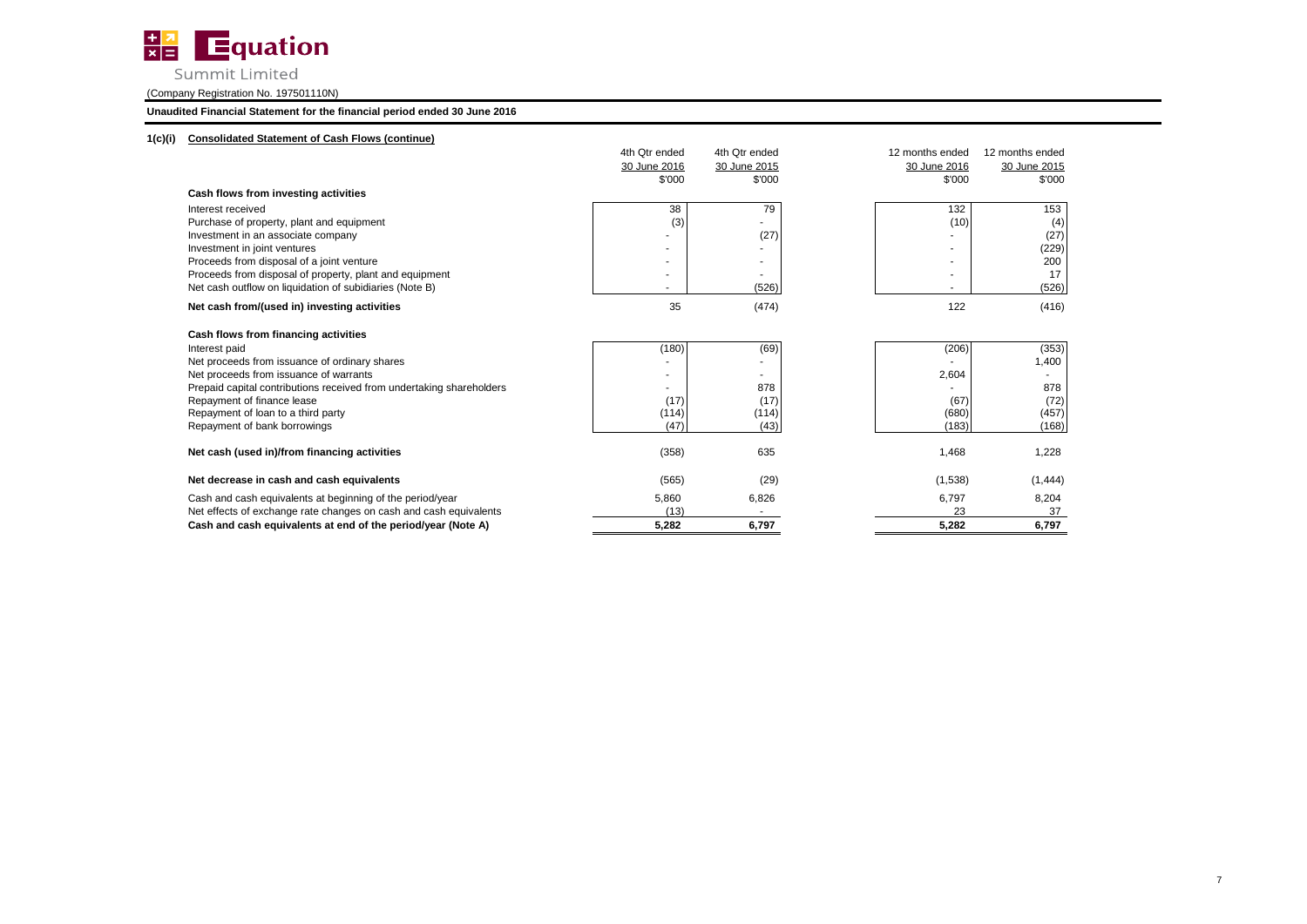

**Unaudited Financial Statement for the financial period ended 30 June 2016**

### **1(c)(ii) Notes to Consolidated Statement of Cash Flows**

### **Note A:**

For the purpose of the consolidated statement of cash flows, the consolidated cash and cash equivalents comprise the following:

|                                                                    | 12 months ended | 12 months ended |
|--------------------------------------------------------------------|-----------------|-----------------|
|                                                                    | 30 June 2016    | 30 June 2015    |
|                                                                    | \$'000          | \$'000          |
| Cash at bank and on hand                                           | 1,332           | 6.797           |
| Short-term bank deposits                                           | 4.011           |                 |
| Cash and bank balances per Group statement of financial position   | 5,343           | 6,858           |
| Less: Deposits placed with banks as security                       | (61)            | (61)            |
| Cash and cash equivalents per consolidated statement of cash flows | 5.282           | 6,797           |

### **Note B:**

On 30 June 2015, the Company announced the decision of its board of directors to dissolve and liquidate its 70% owned Hong Kong-incorporated subsidiary, Equation Technology Limited ("ETL") and ETL's wholly-owned German-incorporated subsidiary, M3 Electronics GmbH ("M3"). The effect of liquidation of both ETL and M3 is set out below:

|                                                                                | \$'000   |
|--------------------------------------------------------------------------------|----------|
| Inventories                                                                    | 555      |
| Trade and other receivables                                                    | 328      |
| Other current assets                                                           | 118      |
| Cash and bank balances                                                         | 526      |
| <b>Finance liabilities</b>                                                     | (19)     |
| Trade and other payables                                                       | (2, 516) |
| Accruals                                                                       | (485)    |
| Provision for other liabilities and charges                                    | (193)    |
| <b>Total liabilities derecognised</b>                                          | (1,686)  |
| Less: Non-controlling interests                                                | 693      |
| Net liabilities derecognised                                                   | (993)    |
| The aggregate cash outflow arising from the liquidation of subsidiaries were:- |          |
| Net liabilities liquidated                                                     | (993)    |
| Realisation of foreign currency translation differences                        | (197)    |
| Gain on liquidation of subsidiaries                                            | 1,190    |
| Cash proceeds from liquidation                                                 |          |
| Less: Cash and cash equivalents in subsidiary companies liquidated             | (526)    |
| Net cash outflow on liquidation                                                | (526)    |
|                                                                                |          |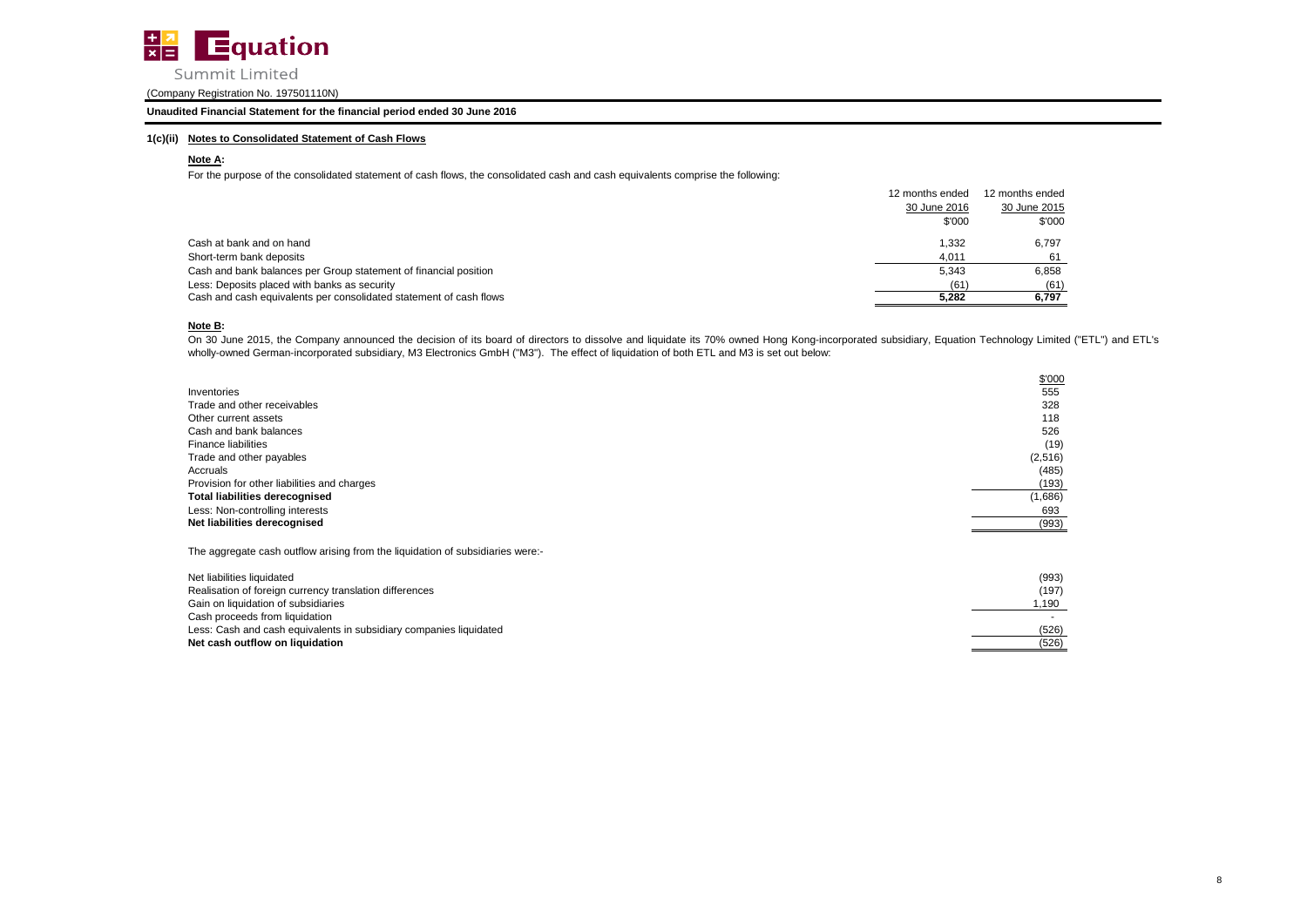

### **Unaudited Financial Statement for the financial period ended 30 June 2016**

1(d)(i) A statement (for the issuer and group) showing either (a) all changes in equity or (b) changes in equity other than those arising from capitalisation issues and distributions to shareholders, **together with a comparative statement for the corresponding period of the immediately preceding financial year.**

| <b>Statements of Changes in Equity</b>            |                         |                                 |                          |                    |                  |                                           |                     |                  |
|---------------------------------------------------|-------------------------|---------------------------------|--------------------------|--------------------|------------------|-------------------------------------------|---------------------|------------------|
| Group                                             |                         | Foreign currency<br>translation | Share option             | Other capital      | Accumulated      | <b>Total attributable</b><br>to owners of | Non-controlling     | <b>Total</b>     |
| FY 2016                                           | Share capital<br>\$'000 | reserve<br>\$'000               | reserve<br>\$'000        | reserves<br>\$'000 | losses<br>\$'000 | the Company<br>\$'000                     | interests<br>\$'000 | equity<br>\$'000 |
|                                                   |                         |                                 |                          |                    |                  |                                           |                     |                  |
| Balance as at 1 July 2015                         | 154,474                 | 22                              | 75                       | 1,773              | (121, 654)       | 34,690                                    | (8, 155)            | 26,535           |
| Total comprehensive income<br>- Loss for the year | ÷.                      |                                 | $\overline{\phantom{a}}$ | $\sim$             | (4, 354)         | (4, 354)                                  | (9)                 | (4, 363)         |
| Other comprehensive income for the year           |                         |                                 |                          |                    |                  |                                           |                     |                  |
| - Foreign currency translation differences from   |                         |                                 |                          |                    |                  |                                           |                     |                  |
| foreign subsidiaries                              |                         | (56)                            |                          | ٠                  | $\sim$           | (56)                                      | (23)                | (79)             |
| Total comprehensive income for the                |                         |                                 |                          |                    |                  |                                           |                     |                  |
| financial year                                    |                         | (56)                            |                          |                    | (4, 354)         | (4, 410)                                  | (32)                | (4, 442)         |
| Contribution by and distributions to owner        |                         |                                 |                          |                    |                  |                                           |                     |                  |
| Issue of warrants (Note A)                        | $\sim$                  | $\sim$                          | ×.                       | 2,798              | $\blacksquare$   | 2,798                                     | $\blacksquare$      | 2,798            |
| - warrants issue expense                          | ÷,                      |                                 |                          | (194)              |                  | (194)                                     |                     | (194)            |
|                                                   | $\sim$                  | ÷.                              | ÷.                       | 2,604              | $\sim$           | 2,604                                     | $\sim$              | 2,604            |
| <b>Others</b>                                     |                         |                                 |                          |                    |                  |                                           |                     |                  |
| Expiry of employee share options                  | $\blacksquare$          | $\blacksquare$                  | (21)                     | $\sim$             | 21               | $\blacksquare$                            | $\blacksquare$      | $\sim$           |
|                                                   | ÷.                      | $\sim$                          | (21)                     | $\sim$             | 21               | $\blacksquare$                            | ÷.                  | $\blacksquare$   |
| Balance as at 30 June 2016                        | 154,474                 | (34)                            | 54                       | 4,377              | (125, 987)       | 32,884                                    | (8, 187)            | 24,697           |
| FY 2015                                           |                         |                                 |                          |                    |                  |                                           |                     |                  |
| Balance as at 1 July 2014                         | 153,074                 | (228)                           | 21                       | 895                | (115, 147)       | 38,615                                    | (8, 856)            | 29,759           |
| Total comprehensive income                        |                         |                                 |                          |                    |                  |                                           |                     |                  |
| - Loss for the year                               | $\sim$                  | $\sim$                          | $\mathbf{r}$             | ÷.                 | (6,507)          | (6, 507)                                  | (226)               | (6, 733)         |
| Other comprehensive income for the year           |                         |                                 |                          |                    |                  |                                           |                     |                  |
| - Foreign currency translation differences from   |                         |                                 |                          |                    |                  |                                           |                     |                  |
| foreign subsidiaries                              |                         | 544                             |                          |                    |                  | 544                                       | 45                  | 589              |
| - Realisation of foreign currency translation on  |                         |                                 |                          |                    |                  |                                           |                     |                  |
| disposal of subsidiary                            | $\blacksquare$          | (294)                           |                          | ٠                  |                  | (294)                                     | 97                  | (197)            |
| Total comprehensive income for the                |                         |                                 |                          |                    |                  |                                           |                     |                  |
| financial year                                    |                         | 250                             |                          |                    | (6, 507)         | (6, 257)                                  | (84)                | (6, 341)         |
| Contribution by and distributions to owner        |                         |                                 |                          |                    |                  |                                           |                     |                  |
| Issue of shares:                                  |                         |                                 |                          |                    |                  |                                           |                     |                  |
| - Private placement                               | 1,400                   | ÷.                              | $\mathbf{r}$             | $\mathbb{R}^2$     | ×.               | 1,400                                     | ×.                  | 1,400            |
| Prepaid capital contribution (Note A)             |                         |                                 |                          | 878                |                  | 878                                       |                     | 878              |
|                                                   | 1,400                   |                                 |                          | 878                |                  | 2,278                                     |                     | 2,278            |
| <b>Others</b>                                     |                         |                                 |                          |                    |                  |                                           |                     |                  |
| Capital contributed by non-controlling interest   | $\sim$                  | $\sim$                          | $\blacksquare$           | $\blacksquare$     | ÷.               | $\blacksquare$                            | 92                  | 92               |
| Employee share-based payment expense              |                         |                                 | 54                       |                    |                  | 54                                        | $\blacksquare$      | 54               |
| Liquidation of subsidiaries                       |                         |                                 |                          |                    |                  |                                           | 693                 | 693              |
|                                                   | ×.                      | $\sim$                          | 54                       | ×.                 | ×.               | 54                                        | 785                 | 839              |
| Balance as at 30 June 2015                        | 154,474                 | 22                              | 75                       | 1,773              | (121, 654)       | 34,690                                    | (8, 155)            | 26,535           |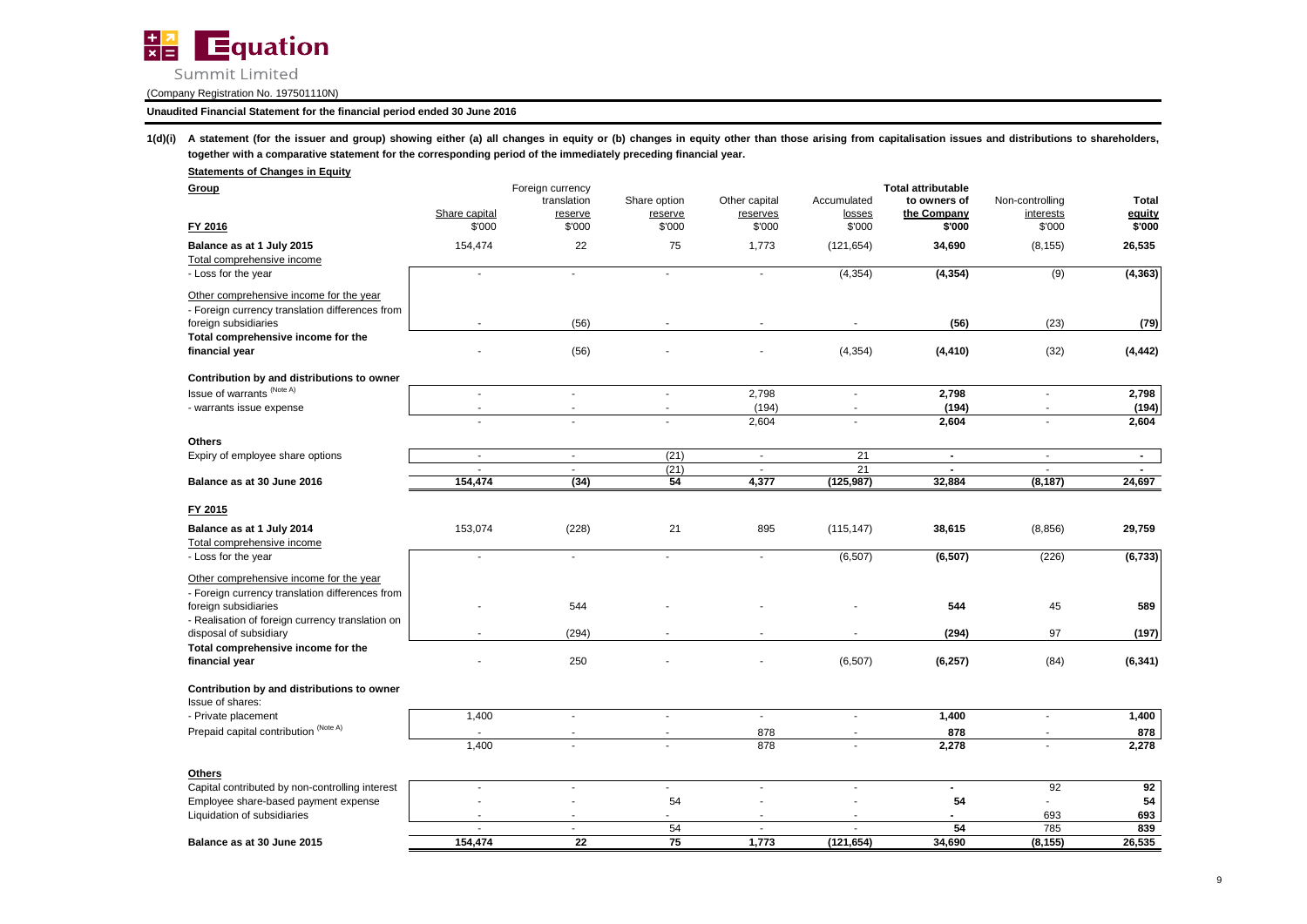

#### **Unaudited Financial Statement for the financial period ended 30 June 2016**

| Company                                      |               |                   |                          |                  |                  |
|----------------------------------------------|---------------|-------------------|--------------------------|------------------|------------------|
|                                              | Share capital | Share option      | Other capital            | Accumulated      | Total            |
| FY 2016                                      | \$'000        | reserve<br>\$'000 | reserves<br>\$'000       | losses<br>\$'000 | equity<br>\$'000 |
| Balance as at 1 July 2015                    | 154,474       | 75                | 1,037                    | (117, 206)       | 38,380           |
| Total comprehensive income for the financial |               |                   |                          |                  |                  |
| year                                         |               | ۰                 | ٠                        | (18, 117)        | (18, 117)        |
| Expiry of employee share options             |               | (21)              |                          | 21               |                  |
| Issue of warrants (Note A)                   |               |                   | 2,798                    |                  | 2,798            |
| - warrants issue expense                     |               |                   | (194)                    |                  | (194)            |
| Balance as at 30 June 2016                   | 154,474       | 54                | 3,641                    | (135,302)        | 22,867           |
| FY 2015                                      |               |                   |                          |                  |                  |
| Balance as at 1 July 2014                    | 153,074       | 21                | 159                      | (107, 211)       | 46,043           |
| Total comprehensive income for the financial |               |                   |                          |                  |                  |
| year                                         |               |                   |                          | (9,995)          | (9,995)          |
| Prepaid capital contribution (Note A)        |               |                   | 878                      |                  | 878              |
| Employee share-based payment expense         |               | 54                | $\overline{\phantom{a}}$ |                  | 54               |
| Issue of shares                              | 1,400         |                   |                          |                  | 1,400            |
| Balance as at 30 June 2015                   | 154,474       | 75                | 1,037                    | (117, 206)       | 38,380           |

Note A: Prepaid capital contributions were related to irrevocable undertakings given by two shareholders, namely Chng Weng Wah and Starbids Venture Inc. ("Undertaking Shareholders") on 26 May 2015 to subscribe for their entitlements of total 877,746,718 warrants at an issue price of \$0.001 for each warrant, pursuant to the warrants issue announced on 26 May 2015. The Undertaking Shareholders had made advance payment for their respective subscription sums of aggregate \$878,000 to the Company in May 2015. This amount of \$878,000 was recorded as Prepaid Shares Reserves as at 30 June 2015. Upon issuance and allotment of the warrants on 3 August 2015, the amount of \$878,000 was reclassified to Capital Reserves.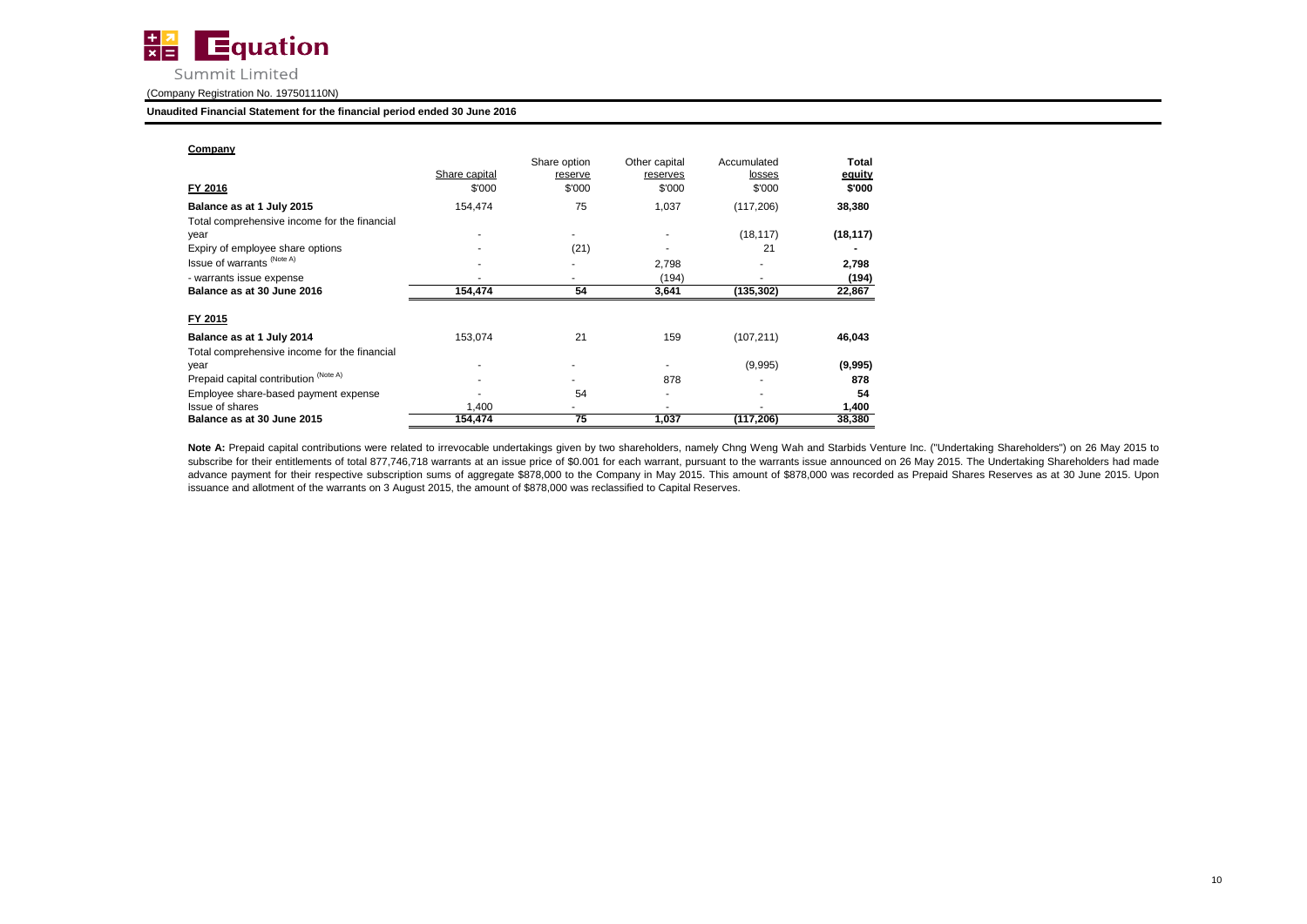

**Unaudited Financial Statement for the financial period ended 30 June 2016**

1(d)(ii) Details of any changes in the company's share capital arising from rights issue, bonus issue, share buy-backs, exercise of share options or warrants, conversion of other issues of equity securities, issue of shares for cash or as consideration for acquisition or for any other purpose since the end of the previous period reported on. State also the number of shares that may be issued on conversion of all the outstanding convertibles, as well as the number of shares held as treasury shares, if any, against the total number of issued shares excluding treasury shares of **the issue, as at the end of the current financial period reported on and as at the end of the corresponding period of the immediately preceding financial year.**

#### **A) Changes in share capital during the financial period**

There were no changes in the share capital of the Company since 31 March 2016 up to 30 June 2016. As at 31 March 2016 and 30 June 2016, the share capital of the Company comprised 5,113,729,645 ordinary shares.

#### **B) Share options** - Equation Executives' Share Option Scheme ("**ESOS**")

As at 30 June 2016, share options granted pursuant to the ESOS for the subscription of 10,000,000 (30 June 2015: 10,550,000) ordinary shares in the share capital of the Company were outstanding. 550,000 ordinary shares of the share options were forfeited during the financial period.

Save for the above, there are no unissued shares of the Company under options as at 30 June 2016 and 30 June 2015.

#### **C) Treasury shares**

No treasury shares were held by the Company as at 30 June 2016 and 30 June 2015.

#### **D) Convertible loans**

The convertible loans are convertible at the lenders option into 444,602,525 (30 June 2015: 444,602,525) ordinary shares of the Company (refer 1(b)(ii)).

#### **E) Warrants**

As at 30 June 2016, the number of shares that may be issued on conversion of the outstanding warrants expiring on 2 August 2017 is 3,676,177,056 (30 June 2015: Nil).

#### **1(d)(iii) To show the total number of issued shares excluding treasury shares as at the end of the current financial period and as at the end of the immediately preceding year.**

|                                                                  | 30 June 2016  | 30 June 2015  |
|------------------------------------------------------------------|---------------|---------------|
| Total number of ordinary issued shares excluding treasury shares | 5.113.729.645 | 5.113.729.645 |

**1(d)(iv) A statement showing all sales, transfers, disposal, cancellation and/or use of treasury shares as at the end of the current financial period reported on.**

The Company does not have any treasury shares.

#### **2. Whether the figures have been audited or reviewed, and in accordance with which auditing standard or practice.**

The figures have not been audited or reviewed by our auditors.

#### **3. Where the figures have been audited or reviewed, the auditors' report (including any qualifications or emphasis of a matter).**

The figures have not been audited or reviewed by our auditors.

#### **4. Whether the same accounting policies and methods of computation as in the issuer's most recently audited annual financial statements have been applied.**

Except as disclosed under paragraph 5 below, the Group has applied the same accounting policies and methods of computation for the current financial period compared with the audited financial statements for the financial year ended 30 June 2015.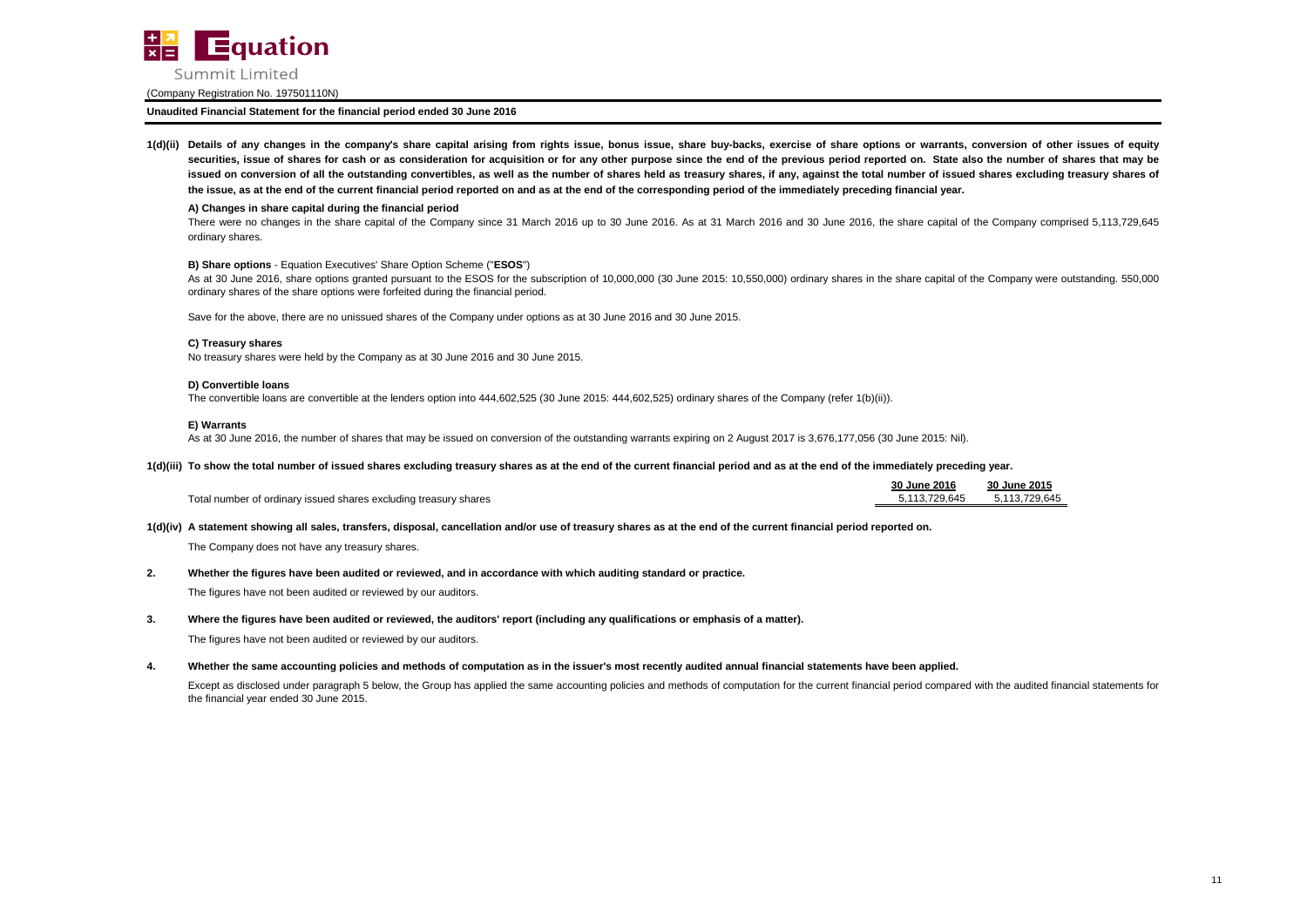

### **Unaudited Financial Statement for the financial period ended 30 June 2016**

**5.** If there are any changes in the accounting policies and methods of computation, including any required by an accounting standard, what has changed, as well as the reasons for, and the effect of, **the change.**

The Group has adopted the new/revised FRSs and Interpretations of FRSs ("INT FRSs") that are effective for accounting period beginning on or before 1 July 2015. The adoption of these new/revised FRSs and INT FRSs did not result in any material change to the Group's accounting policies or any significant impact on the financial statements.

**6.** Earnings per ordinary share of the group for the current financial period reported on and the corresponding period of the immediately preceding financial year, after deducting any provision for **preference dividends.**

|                                                                           |               | Group                                                                |               |               |  |  |
|---------------------------------------------------------------------------|---------------|----------------------------------------------------------------------|---------------|---------------|--|--|
|                                                                           |               | 4th Qtr ended<br>12 months ended<br>4th Qtr ended<br>12 months ended |               |               |  |  |
|                                                                           | 30 June 2016  | 30 June 2015                                                         | 30 June 2016  | 30 June 2015  |  |  |
| Basic and diluted earnings per share (cents per share)                    |               |                                                                      |               |               |  |  |
| From continuing operations attributable to equity owners of the Company   | (0.02)        | (0.02)                                                               | (0.09)        | (0.11)        |  |  |
| From discontinued operations attributable to equity owners of the Company | N.A.          | (0.01)                                                               | N.A.          | (0.02)        |  |  |
| - Weighted average number of ordinary shares in issue                     | 5,113,729,645 | 5.113.729.645                                                        | 5.113.729.645 | 5,113,729,645 |  |  |
| N.A. - not applicable                                                     |               |                                                                      |               |               |  |  |

As the exercise / conversion of the share options, convertible loans and warrants are anti-dilutive, the diluted earnings per share is the same as the basic earnings per share.

**7. (a) current financial period reported on; and (b) immediately preceding financial year. Net asset value (for the issuer and group) per ordinary share based on the total number of issued shares excluding treasury shares of the issuer at the end of the:-**

|                                                                             | Group        |              | Companv      |              |
|-----------------------------------------------------------------------------|--------------|--------------|--------------|--------------|
|                                                                             | As at        | As at        | As at        | As at        |
|                                                                             | 30 June 2016 | 30 June 2015 | 30 June 2016 | 30 June 2015 |
| Net asset value per ordinary share attributable to owners of the            |              |              |              |              |
| Company and non-controlling interests based on issued share capital (cents) | 0.48         | 0.52         | 0.45         | 0.75         |

The net asset value per ordinary share attributable to owners of the Company and non-controlling interests is computed based on 5,113,729,645 (30 June 2015: 5,113,729,645) ordinary shares.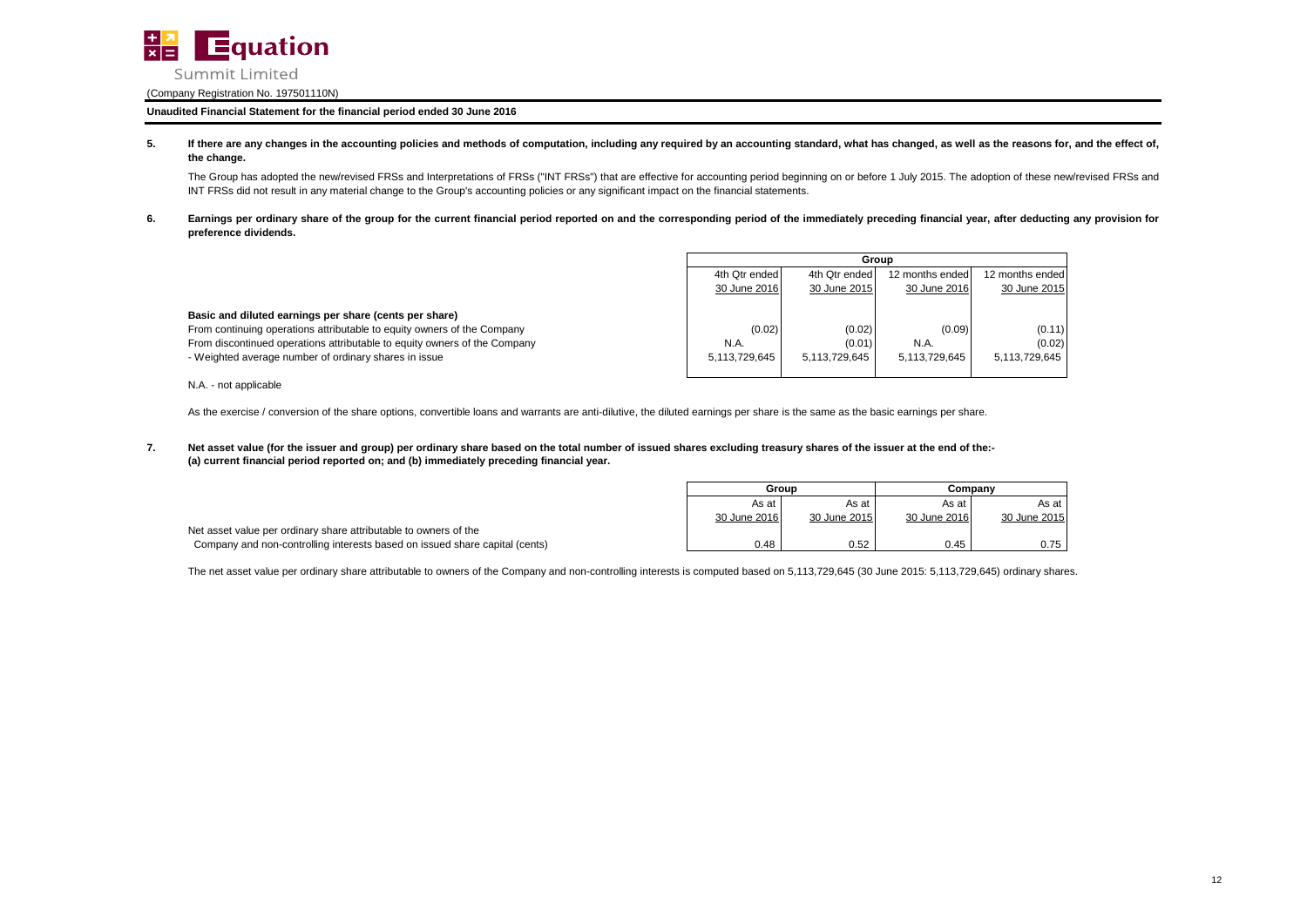

### **Unaudited Financial Statement for the financial period ended 30 June 2016**

**8. A review of the performance of the group, to the extent necessary for a reasonable understanding of the group's business. It must include a discussion of the following:-**

**(a) any significant factors that affected the turnover, costs, and earnings of the group for the current financial period reported on, including (where applicable) seasonal or cyclical factors; and**

**(b) any material factors that affected the cash flow, working capital, assets or liabilities of the group during the current financial period reported on.**

### **(A) Income Statement (Fourth Quarter Ended 30 June 2016 ("Q4 FY2016") versus Fourth Quarter Ended 30 June 2015 ("Q4 FY2015") and 12 Months Ended 30 June 2016 ("12M FY2016") versus 12 Months Ended 30 June 2015 ("12M FY2015") )**

#### **Continuing operations**

#### **i) Revenue**

The Group's revenue increased by \$161,000 from \$154,000 in Q4 FY2015 to \$315,000 in Q4 FY2016 ("QoQ"). This was mainly due to an increase in sales in the Energy Management Services segment. The increase was mainly due to higher revenue generated from energy auditing and management services.

On a year-to-date ("YoY") comparison, the Group's revenue decreased by \$213,000 or 20.3% from \$1,050,000 in 12M FY2015 to \$837,000 in 12M FY2016. This was mainly due to decrease in sales in the Ewaste/Recycling segment of \$135,000 and Energy Management Services segment of \$65,000. The decrease in sales in E-waste/Recycling segment was mainly due to lower rate of collection of recycled materials from suppliers while the decrease in sales in Energy Management Services segment was mainly due to lower revenue generated from consultancy services. The breakdown of revenue is represented in Table A below:

| Table A                           | 4th Otr ended | $%$ to        | 4th Qtr ended | $%$ to        | 12 months ended | $%$ to        | 12 months ended | $%$ to        |
|-----------------------------------|---------------|---------------|---------------|---------------|-----------------|---------------|-----------------|---------------|
|                                   | 30 June 2016  | total revenue | 30 June 2015  | total revenue | 30 June 2016    | total revenue | 30 June 2015    | total revenue |
|                                   | \$'000        |               | \$'000        |               | \$'000          |               | \$'000          |               |
| E-waste/Recycling                 | 107           | 34.0%         | 108           | 70.1%         | 387             | 46.2%         | 522             | 49.7%         |
| <b>Energy Management Services</b> | 208           | 66.0%         | 46            | 29.9%         | 450             | 53.8%         | 515             | 49.0%         |
| Technology                        |               | 0.0%          |               | 0.0%          |                 | 0.0%          | 12              | 1.3%          |
|                                   | 315           | 100.0%        | 154           | 100.0%        | 837             | 100.0%        | 1.050           | 100.0%        |

N.M. - not meaningful

#### **ii) Cost of sales and gross profits**

Cost of sales ("COGS") increased by \$26,000 from \$71,000 in Q4 FY2015 to \$97,000 in Q4 FY2016. The increase was mainly due to higher sales which resulted in higher COGS recorded in the Energy Management Services segment.

COGS for 12M FY2016 of \$425,000 decreased by \$170,000 as compared to 12M FY2015 of \$595,000. This was mainly due to lower COGS recorded in the Energy Management Services segment of \$169,000. Lower COGS in Energy Management Services segment was mainly due to lower revenue in this financial year as mentioned above.

Due to the reasons explained above, the Group recorded a higher gross profit of \$218,000 in Q4 FY2016 and lower gross profit of \$412,000 in 12M FY2016.

The Group reported an increase in gross profit margin ("GP%") from 53.9% in Q4 FY2015 to 69.2% in Q4 FY2016. The increase in the GP% was mainly contributed by the Energy Management Services segment due to higher GP generated from energy auditing and management services during the financial period.

On YoY basis, GP% increased by 5.9 percentage point from 43.3% in 12M FY2015 to 49.2% in 12M FY2016. The increase in the GP% (YoY) was mainly contributed by the Energy Management Services segment which contributed a higher percentage of revenue in 12M FY2016 than 12M FY2015.

#### **iii) Other income**

Other income increased by \$34,000 from \$691,000 in Q4 FY2015 to \$725,000 in Q4 FY2016. This was mainly attributable to (i) reversal of long outstanding payables and overstated accruals of \$61,000; (ii) cash received from a liquidated subsidiary of \$149,000; (iii) net amount received from winning a lawsuit of \$102,000; (iv) increase in government grants and rebates of \$4,000; and (v) increase in fees earned from the usage of facilities at the Company's current operating office of \$3,000; partially offset by (i) decrease in storage income of \$222,000 from the use of one of the Company's subsidiary's storage facilities; (ii) decrease in income earned from transportation and container charges of \$22,000; (iii) decrease in interest income of \$13,000; and (iv) decrease in non-recurring fair value gain on derivative instrument of \$29,000 which took place in Q4 FY2015.

On YoY basis, other income increased by \$515,000 for 12M FY2016 as compared to 12M FY2015. This was mainly attributable to (i) reversal of long outstanding payables and overstated accruals of \$699,000; (ii) cash received from a liquidated subsidiary of \$149,000; (iii) net amount received from winning a lawsuit of \$102,000; (iv) increase in fees earned from the usage of facilities at the Company's current operating office of \$60,000; (iii) increase in government grants and rebates of \$49,000; and (v) increase in rental income of \$9,000. The various increases were partially offset by (i) decrease in storage income of \$414,000 from the use of one of the Company's subsidiary's storage facilities; (ii) decrease in income earned from transportation and container charges of \$47,000; (iii) decrease in interest income of \$4,000. In addition, there were non-recurring items which took place in FY2015 and they were fair value gain on derivative instrument of \$29,000; forfeiture of deposits received from early termination of sub-tenancy agreement from the leasing of previous office space of \$17,000; gain on disposal of a joint venture of \$25,000 and gain on disposal of property, plant and equipment of \$17,000.

#### **iv) Distribution expenses**

Distribution expenses increased by \$7,000 from \$80,000 in Q4 FY2015 to \$87,000 in Q4 FY2016. This was mainly due to increase in travelling expense for business purpose.

On YoY basis, distribution expenses decreased by \$13,000 for 12M FY2016 as compared to 12M FY2015. This was mainly attributable to (i) lower entertainment expense of \$5,000; (ii) lower freight and handling costs of \$32,000; partially offset by increase in (i) research and development expense of \$8,000; (ii) telephone charges of \$6,000; and (iii) travelling expense of \$10,000.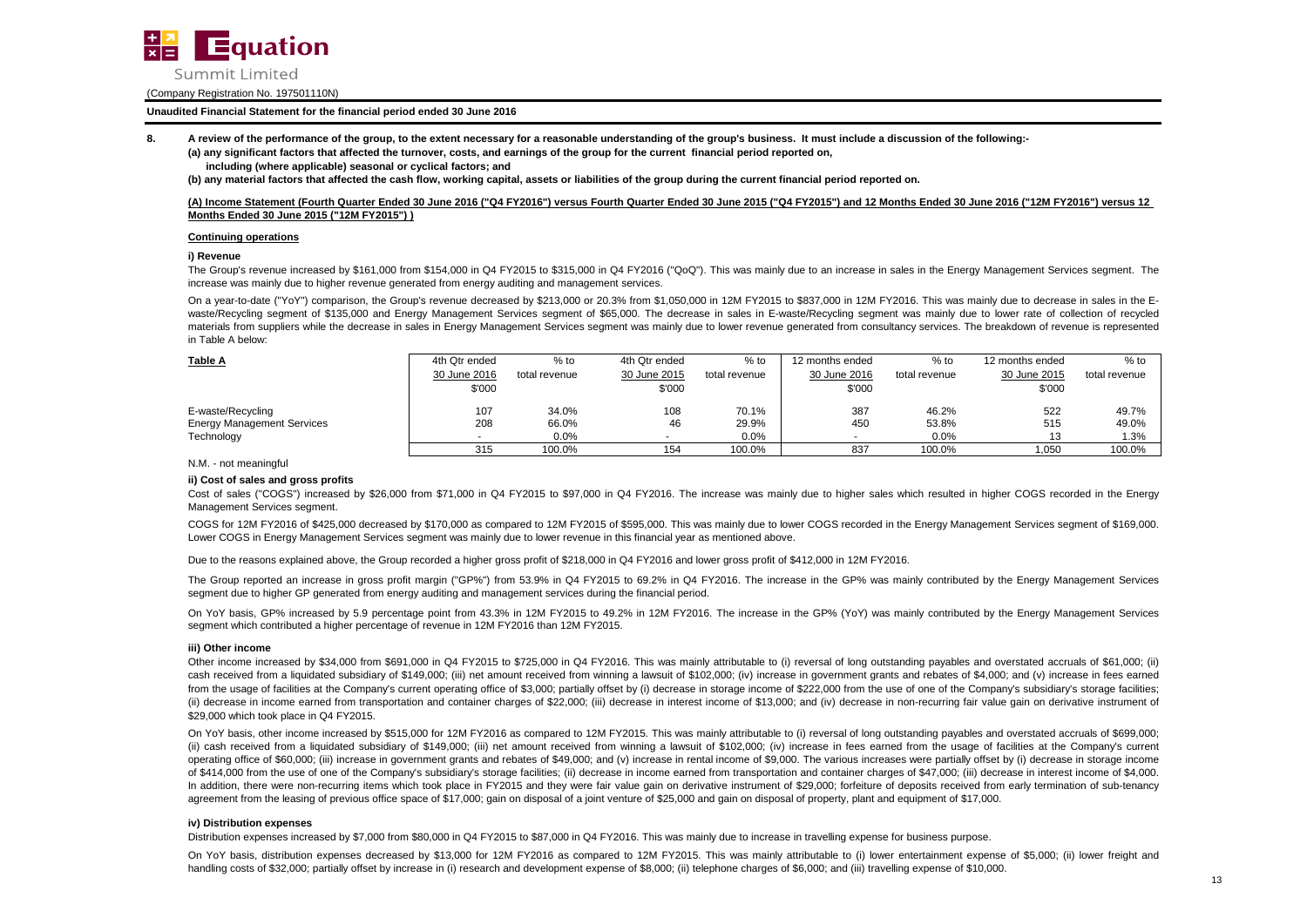

#### **Unaudited Financial Statement for the financial period ended 30 June 2016**

#### **v) Administrative expenses**

Administrative expenses decreased by \$71,000 from \$1,522,000 in Q4 FY2015 to \$1,451,000 in Q4 FY2016. This was mainly attributable to (i) lower of audit fee of \$98,000; (ii) lower depreciation expense of \$11,000 due to certain assets being fully depreciated; (iii) lower legal and professional fees of \$38,000 as a result of the discharge of legal cases in favour of the Company; (iv) lower fees paid in relation to the upkeep of premises of \$6,000; (v) lower donation given to medical institution of \$10,000; (vi) lower transportation and travelling expenses of \$22,000; (vii) decrease in entertainment expense of \$12,000; (viii) new share options of \$54,000 being granted in Q4 FY2015; and (ix) other miscellaneous administrative expenses of \$5,000; partially offset by foreign currency movement of net loss of \$185,000.

On YoY basis, administrative expenses decreased by \$1,174,000 for 12M FY2016 as compared to 12M FY2015. This was mainly attributable to (i) lower directors' remuneration and staff costs of \$102,000 as a result of cost-cutting measures and a reduction in the head count; (ii) lower audit fee of \$120,000; (iii) lower amortisation and depreciation expenses of \$81,000 due to certain assets being fully depreciated; (iv) lower dues and subscriptions membership of \$14,000; (v) lower entertainment expense of \$34,000; (vi) lower legal and professional fees of \$104,000 as a result of the discharge of legal cases in favour of the Company; (vii) lower transportation and travelling expenses of \$39,000; (viii) lower telephone expense of \$12,000; (ix) lower fees paid in relation to the upkeep of premises of \$30,000; (x) foreign currency movement of net gain of \$562,000; (xi) new share options of \$54,000 being granted in 12M FY2015; and (xii) other miscellaneous administrative expenses of \$22,000.

#### **vi) Other expenses**

Other expenses increased by \$520,000 from \$103,000 in Q4 FY2015 to \$623,000 in Q4 FY2016. This was mainly attributable to the provision for litigation costs and other legal proceedings of \$522,000.

On YoY basis, other expenses increased by \$493,000 for 12M FY2016 as compared to 12M FY2015. This was mainly attributable to (i) provision for litigation costs and other legal proceedings of \$522,000; and (ii) impairment loss on trade and other receivables of \$101,000; partially offset by (i) decrease in waiver of debts of \$16,000; (ii) non-occurence of write-off of property, plant and equipment and club membership of \$62,000 in 12M FY2015; (iii) non-recurence of an impairment loss on an associate of \$13,000 in 12M FY2015; and (iv) lower utilisation of prepayments for right on use plant and machinery of \$39,000. The prepayment for rights on use of plant and machinery was fully utilised in February 2016.

#### **vii) Finance costs**

Finance costs remained fairly the same in QoQ and YoY comparison.

Due to the reasons above, the Group recorded a net loss from continuing operations of \$1,336,000 in Q4 FY2016 and \$4,363,000 in 12M FY2016.

#### **(B) Statements of Financial Position**

Total assets of the Group decreased by \$3,078,000 from \$43,818,000 as at 30 June 2015 to \$40,740,000 as at 30 June 2016 mainly due to the following:

i) Property, plant and equipment decreased by \$73,000, and was mainly due to depreciation charge for the year.

ii) Intangible assets pertaining to the core technology and development costs of Disa Anti-Theft system decreased by an amortisation charge of \$1,404,000 from \$14,747,000 as at 30 June 2015 to \$13,343,000 as at 30 June 2016.

iii) Financial assets, available-for-sale was pertaining to the investment in redeemable preference shares of an investee whose principal activity is property development. The Company has reclassified this investment from non-current assets to current assets as at 30 June 2016 as the investment is expected to be redeemed within next 12 months.

iv) Other non-current assets were mainly made up of (i) prepayment for the rights, interest in and ownership of granite in Indonesia paid to KDH; (ii) prepayment for the rights on use of plant and machinery as mentioned above; and (iii) long-term loan to a third party. Other non-current assets decreased by \$287,000 from \$11,346,000 as at 30 June 2015 to \$11,059,000 as at 30 June 2016. This was mainly due to full utilisation of prepayment for rights on use of plant and machinery for the financial year and reclassification of long-term loan to a third party to other current assets.

v) Inventories decreased by \$15,000, mainly due to slow down in sales during the financial year.

vi) Total trade and other receivables increased by \$138,000 from \$6,787,000 as at 30 June 2015 to \$6,925,000 as at 30 June 2016. This was mainly due to slow collection from customers during the financial year.

vii) Decrease in cash and balances of \$1,515,000 (Refer to explanation in "8(C) Cash flow" below).

Total liabilities of the Group decreased by \$1,240,000 from \$17,283,000 as at 30 June 2015 to \$16,043,000 as at 30 June 2016, and were mainly due to the following:

i) Trade and other payables decreased by \$497,000 from \$3,536,000 as at 30 June 2015 to \$3,039,000 as at 30 June 2016. This was mainly due to reversal of long outstanding payables of \$193,000 and repayment of creditors of \$304,000 during the financial year.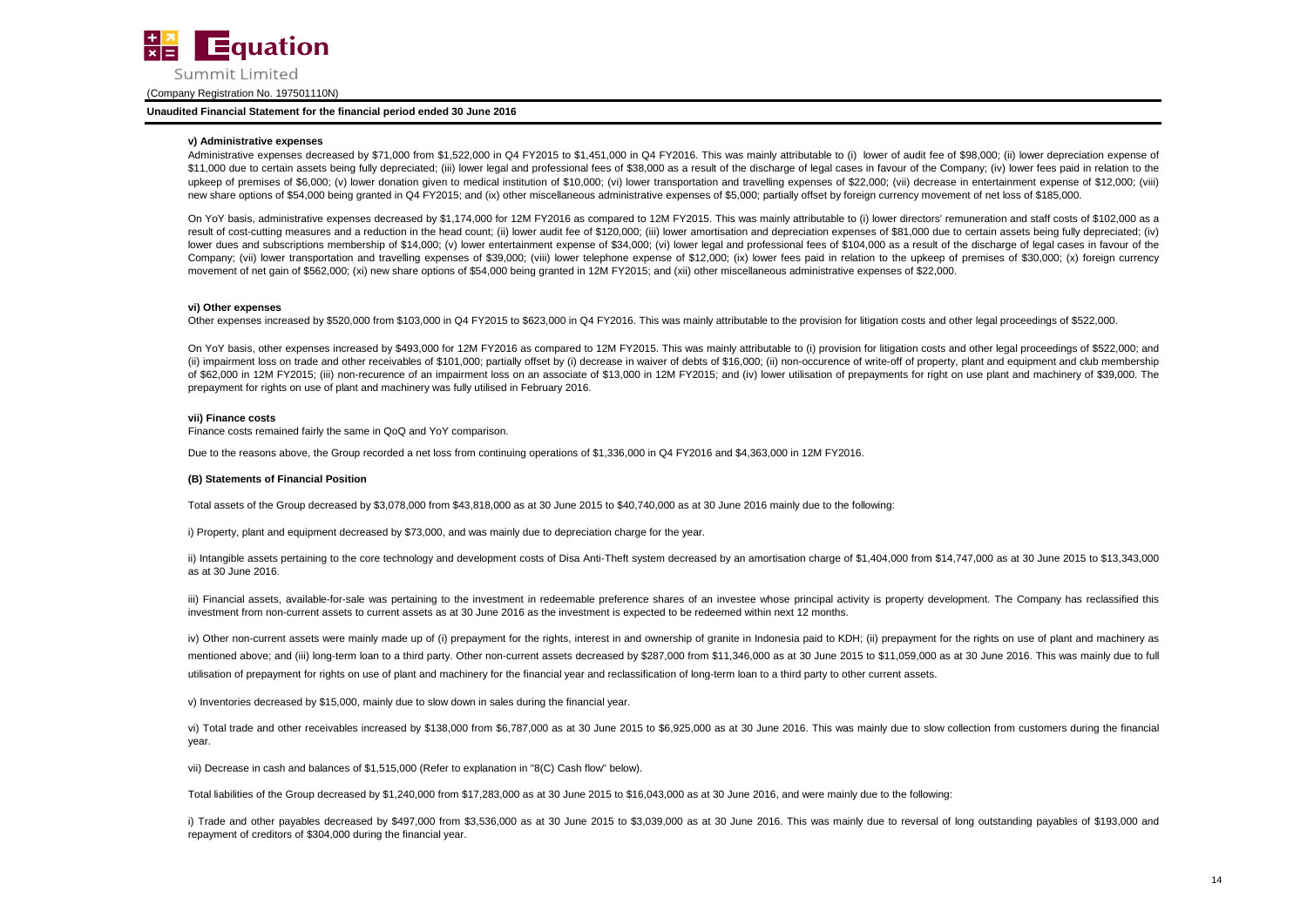

#### **Unaudited Financial Statement for the financial period ended 30 June 2016**

ii) Total accruals decreased by \$275,000 from \$3,036,000 as at 30 June 2015 to \$2,761,000 as at 30 June 2016. This was mainly due to decrease in accrued operating expenses of \$192,000 and reversal of

overstated accruals of \$494,000; partially offset against increase in accrued interests of \$366,000 on convertible and unsecured loans as well as accrued staff costs of \$45,000 for the financial year.

iii) Total financial liabilities decreased by \$739,000 from \$8,172,000 as at 30 June 2015 to \$7,433,000 as at 30 June 2016 and this was mainly due to loans repayment of \$863,000 and repayment of finance lease of \$67,000 during the financial year; partially offset increase in interest payable of \$191,000 on convertible loans from the Sculptor Investors for the financial year.

iv) Total provision for other liabilities and charges increased by \$510,000 from \$12,000 as at 30 June 2015 to \$522,000 as at 30 June 2016 and this was mainly due provision for litigation costs and other legal proceedings of \$522,000 for the financial year.

v) Deferred tax liabilities decreased by \$239,000 during the year and this was mainly due to reversal of amortisation charge for the financial year.

#### **(C) Cash Flows**

#### **i) 4Q FY2016 vs 4Q FY2015**

The Group recorded a net decrease in cash and cash equivalents of \$565,000 in 4Q FY2016 compared to decrease of \$29,000 in 4Q FY2015, mainly due to funds generated/utilised as follows:

Net cash outflow for operating activities for 4Q FY2016 was \$242,000. This comprised operating cash flows before working capital changes of \$360,000, adjusted for net working capital inflow of \$118,000. The net working capital inflow was the result of decrease in (i) inventories of \$10,000; (ii) trade and other receivables of \$13,000; (iii) other current assets of \$84,000; and (iv) increase in trade and other payables of \$11,000.

Net cash inflow from investing activities for 4Q FY2016 amounted to \$35,000 due to interest received of \$38,000 and partially offset by purchase of property, plant and equipment of \$3,000.

Net cash outflow from financing activities for 4Q FY2016 amounted to \$358,000 mainly due to (i) interest paid of \$180,000; (ii) repayment of finance lease of \$17,000; (iii) repayment of loan to a third party of \$114,000; and (iv) repayment of bank borrowings of \$47,000.

#### **ii) 12M FY2016 vs 12M FY2015**

Cash and bank balances (net of overdraft and deposits placed with a bank as security) (refer to 1(C)(ii)) decreased by approximately \$1,515,000 from \$6,797,000 as at 30 June 2015 to \$5,282,000 as at 30 June 2016, mainly due to funds generated/utilised as follows:

Net cash outflow for operating activities for 12M FY2016 was \$3,128,000. This comprised operating cash flows before working capital changes of \$2,442,000, adjusted for net working capital outflow of \$686,000. The net working capital outflow was the result of decrease in (i) inventories of \$15,000; (ii) other current assets of \$129,000; offset by (i) increase in trade and other receivables of \$519,000; and (ii) decrease in trade and other payables of \$311,000.

Net cash inflow from investing activities for 12M FY2016 amounted to \$122,000 due to interest received of \$132,000 and partially offset by purchase of property, plant and equipment of \$10,000.

Net cash inflow from financing activities for 12M FY2016 amounted to \$1,486,000 mainly due to net proceeds from issuance of warrants of \$2,604,000 and partially offset by (i) interest paid of \$206,000; (ii) repayment of finance lease of \$67,000; (iii) repayment of loan to a third party of \$680,000; and (iv) repayment of bank borrowings of \$183,000.

#### **(D) Use of Proceeds**

On 13 March 2015, the Company issued an aggregate of 200,000,000 new shares at S\$0,007 per share in the issued and paid-up capital of the Company pursuant to a subscription agreement entered between the Company and the subscriber ("Private Placement"). Net proceeds of \$1.4 million was raised. The Company had utilised approximately \$1.0 million for working capital purposes as at 30 June 2016.

On 3 August 2015, the Company announced a renounceable non-underwritten rights issue of 3,676,177,056 warrants ("Warrants Issue") have been alloted and issued. Net proceeds of \$3.5 million was raised. No proceeds were utilised as at 30 June 2016.

|                                         | <b>Private Placement Warrants Issue</b> |        |
|-----------------------------------------|-----------------------------------------|--------|
|                                         | \$'000                                  | \$'000 |
| Net proceeds raised                     | 1.400                                   | 3.493  |
| Less: Utilisations                      |                                         |        |
| - Working capital expenditures (Note A) | (976)                                   |        |
| - Repayment of loans                    |                                         |        |
| Balance as at 30 June 2016              | 424                                     | 3,493  |

Note A: Working capital expenditures consisted of staff salaries and related expenses, directors' fee as well as trade and non-trade payments.

To date, the utilisation of proceeds arising from the Private Placement is consistent with the intended use as described in the use of proceeds announcements dated 16 December 2015.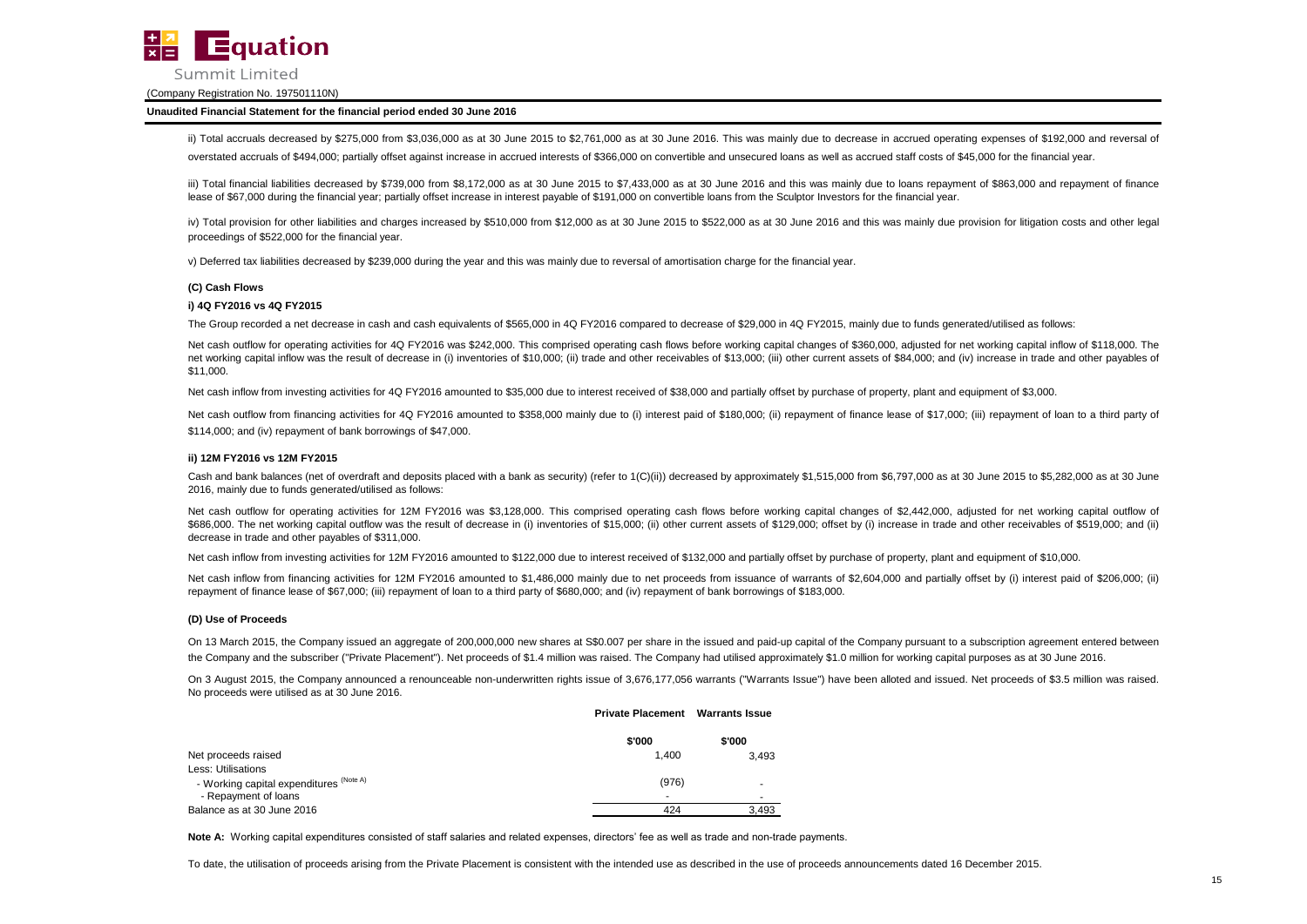

#### **Unaudited Financial Statement for the financial period ended 30 June 2016**

#### **9. Where a forecast, or a prospect statement, has been previously disclosed to shareholders, any variance between it and the actual results.**

No forecast or prospect statement was disclosed to shareholders previously.

#### **10.** A commentary at the date of the announcement of the significant trends and competitive conditions of the industry in which the group operates and any known factors or events that may affect **the group in the next reporting period and the next 12 months.**

Equation Summit Limited's joint venture company, Citrine System (S) Pte Ltd (formerly known as Citrine Wireless Pte Ltd), a Singapore-based technology solutions provider for mobile devices, which has developed a solution for motor insurance telematics which helps to collate and analyse data on drivers' behaviour patterns for motor car insurance companies, will be partnering a major player in the ride-hailing industry as well as an insurance giant.

Separately, our wholly owned subsidiary. Disa Digital Safety Pte Ltd has signed a master service agreement on evaluation and statement of work to define partnership, roles and responsibilities for testing. evaluation and integration of the anti-theft technology with Walmart Stores Inc.. The testing will commence before the end of the year.

We shall be updating the shareholders of the development as and when appropriate.

#### **11. Dividend**

### **(a) Current financial period reported on.**

Any dividend declared for the current financial period reported on? None.

#### **(b) Corresponding period of the immediately preceding financial year.**

Any dividend declared for the corresponding period of the immediately preceding financial year? None.

**(c) Date payable** Not applicable.

**(d) Books closure date** Not applicable.

### **12. If no dividend has been declared/recommended, a statement to that effect.**

No dividend has been recommended for the financial year ended 30 June 2016.

#### **PART II - ADDITIONAL INFORMATION REQUIRED FOR FULL YEAR ANNOUNCEMENT**

**13.** Segmented revenue and results for business or geographical segments (of the group) in the form presented in the issuer's most recently audited annual financial statements, with comparative **information for the immediately preceding year.**

| (a) Primary reporting format -<br><b>Business Segments</b><br>Financial year ended 30 June 2016<br><b>Continuing operations</b> | E-waste/<br>Recycling<br>\$'000 | Consumer<br>Electronic<br>Products<br>\$'000 | Supply of<br>Construction<br>Materials<br>\$'000 | Energy<br>Management<br>Services<br>\$'000 | Technology<br>\$'000 | Investment<br>holding & others<br>\$'000 | Elimination<br>\$'000 | <b>Total</b><br>\$'000 |
|---------------------------------------------------------------------------------------------------------------------------------|---------------------------------|----------------------------------------------|--------------------------------------------------|--------------------------------------------|----------------------|------------------------------------------|-----------------------|------------------------|
| Revenue and expenses<br>- External revenue                                                                                      | 387                             |                                              |                                                  | 450                                        |                      |                                          |                       | 837                    |
| Share of results of associates<br>Share of results of joint ventures                                                            |                                 |                                              |                                                  |                                            | (1)                  | $\overline{\phantom{a}}$<br>(330)        |                       | (1)<br>(330)           |
| Reportable segment profit/(loss) after<br>income tax from continuing operations                                                 | 323                             |                                              | (100)                                            | 206                                        | (2,579)              | (2, 213)                                 |                       | (4, 363)               |

#### **Discontinued operations**

Loss from discontinued operation after tax

16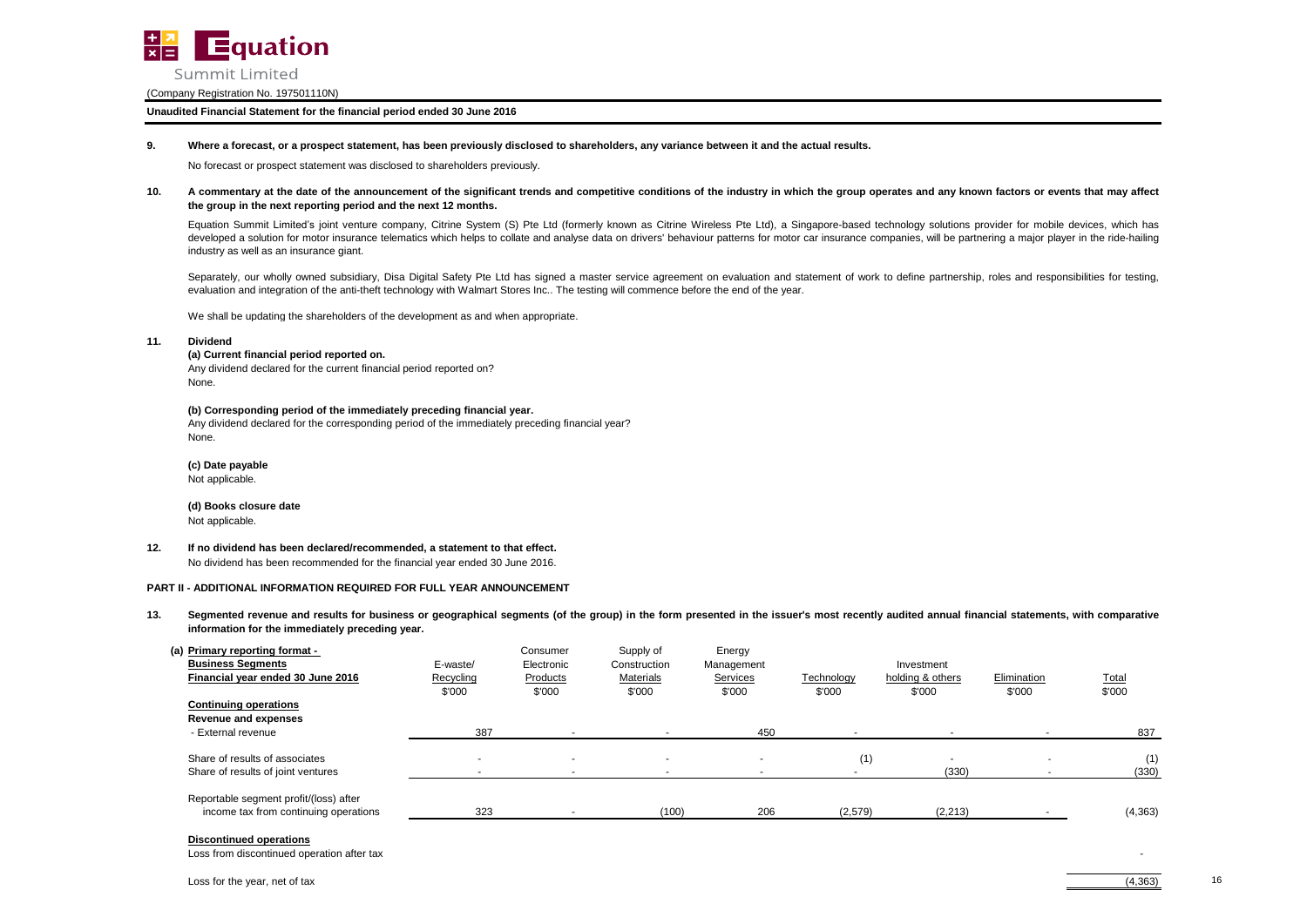

**Unaudited Financial Statement for the financial period ended 30 June 2016**

| Other material non-cash items:<br><b>Continuing operations</b>                              |                                 |                                              |                                                         |                                            |                      |                                          |                       |                 |
|---------------------------------------------------------------------------------------------|---------------------------------|----------------------------------------------|---------------------------------------------------------|--------------------------------------------|----------------------|------------------------------------------|-----------------------|-----------------|
| Interest expense                                                                            | a.                              |                                              | (16)                                                    | (20)                                       | (540)                | (12)                                     |                       | (588)           |
| Depreciation and amortisation                                                               | (19)                            |                                              |                                                         |                                            | (1, 416)             | (52)                                     |                       | (1, 487)        |
| Impairment loss on trade receivables                                                        | (30)                            |                                              | ÷.                                                      |                                            | ÷.                   | a.                                       |                       | (30)            |
| Impairment loss on non-trade receivables<br>Provision for legal liabilities                 | ÷.                              | $\overline{a}$                               | (522)                                                   | ÷                                          | ٠                    | (71)                                     |                       | (71)<br>(522)   |
| Reversal of long outstanding payables and                                                   |                                 |                                              |                                                         |                                            |                      |                                          |                       |                 |
| overstated accruals                                                                         | 165                             |                                              | 522                                                     |                                            |                      | 12                                       |                       | 699             |
| Reportable segment assets<br>Capital expenditure:                                           | 667                             |                                              | 14,415                                                  | 937                                        | 3,286                | 21,435                                   |                       | 40,740          |
| - Property, plant and equipment                                                             |                                 |                                              |                                                         |                                            | (4)                  | (6)                                      |                       | (10)            |
| Reportable segment liabilities                                                              | (666)                           |                                              | (2,526)                                                 | (198)                                      | (9,018)              | (3,635)                                  |                       | (16,043)        |
| Primary reporting format -<br><b>Business Segments</b><br>Financial year ended 30 June 2015 | E-waste/<br>Recycling<br>\$'000 | Consumer<br>Electronic<br>Products<br>\$'000 | Supply of<br>Construction<br><b>Materials</b><br>\$'000 | Energy<br>Management<br>Services<br>\$'000 | Technology<br>\$'000 | Investment<br>holding & others<br>\$'000 | Elimination<br>\$'000 | Total<br>\$'000 |
| <b>Continuing operations</b>                                                                |                                 |                                              |                                                         |                                            |                      |                                          |                       |                 |
| <b>Revenue and expenses</b><br>- External revenue                                           | 522                             |                                              |                                                         | 515                                        | 13                   | $\sim$                                   |                       | 1,050           |
| Share of results of associates                                                              | ä,                              |                                              |                                                         |                                            | (1)                  | $\sim$                                   |                       | (1)             |
| Share of results of joint ventures                                                          | $\sim$                          | $\sim$                                       | $\blacksquare$                                          | ÷.                                         | $\sim$               | (372)                                    | $\sim$                | (372)           |
|                                                                                             |                                 |                                              |                                                         |                                            |                      |                                          |                       |                 |
| Reportable segment profit/(loss) after<br>income tax from continuing operations             | 565                             |                                              | (690)                                                   | 133                                        | (3, 356)             | (1,958)                                  |                       | (5,306)         |
| <b>Discontinued operations</b><br>Loss from discontinued operation after tax                |                                 |                                              |                                                         |                                            |                      |                                          |                       | (1, 427)        |
| Loss for the year, net of tax                                                               |                                 |                                              |                                                         |                                            |                      |                                          |                       | (6, 733)        |
| Other material non-cash items:<br><b>Continuing operations</b>                              |                                 |                                              |                                                         |                                            |                      |                                          |                       |                 |
| Interest expense                                                                            | $\sim$                          |                                              | (38)                                                    | (35)                                       | (505)                | (10)                                     |                       | (588)           |
| Depreciation and amortisation                                                               | (20)                            |                                              | (15)                                                    |                                            | (1,454)              | (81)                                     |                       | (1,570)         |
| Reportable segment assets                                                                   | 758                             |                                              | 14,517                                                  | 1,450                                      | 3,501                | 23,592                                   |                       | 43,818          |
| Capital expenditure:<br>- Property, plant and equipment                                     | (3)                             |                                              | $\blacksquare$                                          | ÷,                                         |                      | (1)                                      |                       | (4)             |
| Reportable segment liabilities                                                              | (1,027)                         |                                              | (3,766)                                                 | (458)                                      | (8, 519)             | (3, 513)                                 |                       | (17, 283)       |
|                                                                                             |                                 |                                              |                                                         |                                            |                      |                                          |                       |                 |
| <b>Discontinued operations</b>                                                              |                                 |                                              |                                                         |                                            |                      |                                          |                       |                 |
| Interest expense                                                                            |                                 | (281)                                        |                                                         |                                            |                      |                                          |                       | (281)           |
| Depreciation and amortisation                                                               |                                 | (12)                                         |                                                         |                                            |                      |                                          |                       | (12)            |
| Gain on liquidation of subsidiaries<br>Write-down on inventories                            |                                 | 1,190<br>(919)                               |                                                         |                                            |                      |                                          |                       | 1,190<br>(919)  |
| Write-off of other current assets                                                           |                                 | (296)                                        |                                                         |                                            |                      |                                          |                       | (296)           |